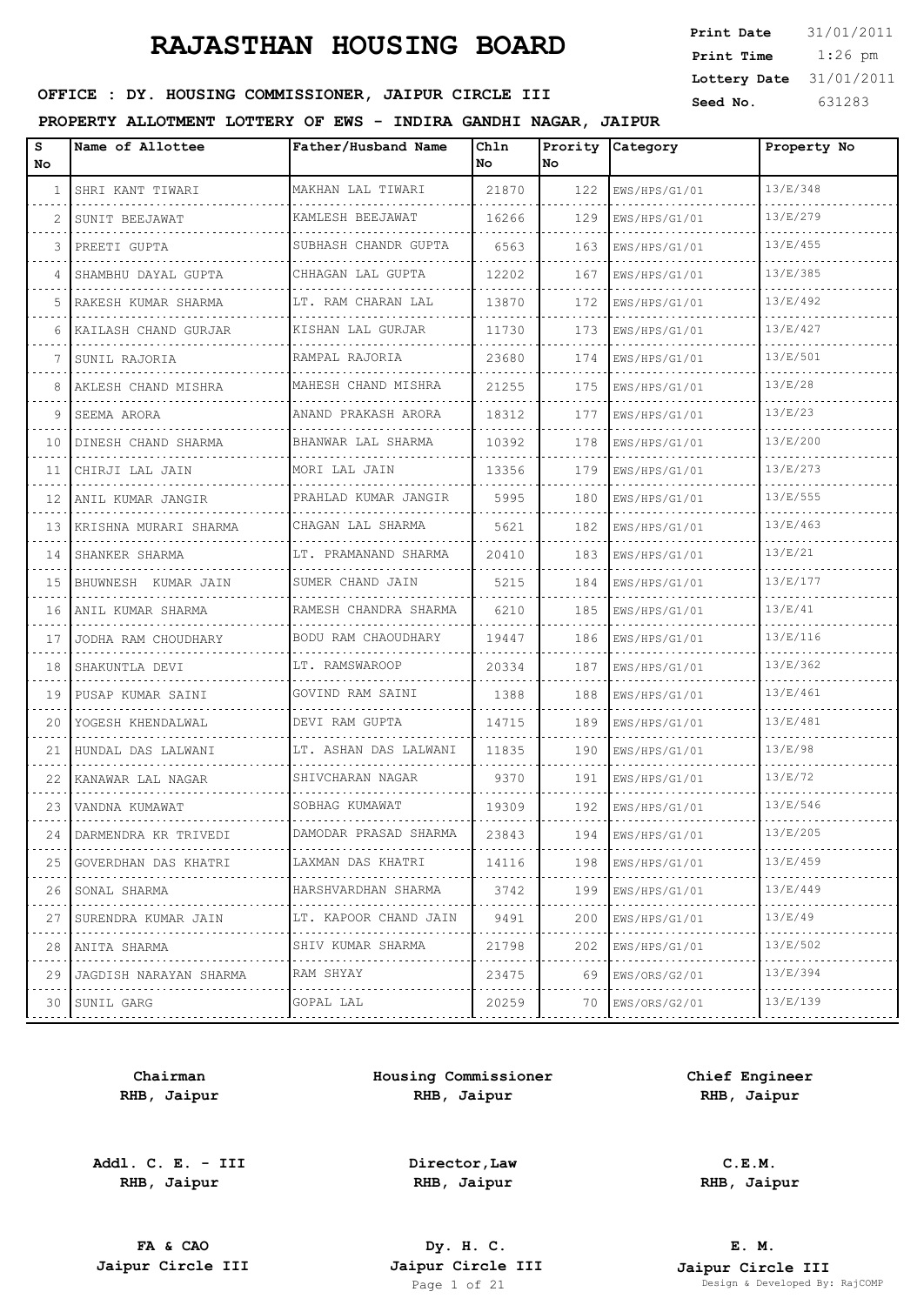| <b>Print Date</b> | 31/01/2011 |
|-------------------|------------|
| Print Time        | $1:26$ pm  |
| Lottery Date      | 31/01/2011 |
| Seed No.          | 631283     |

## OFFICE : DY. HOUSING COMMISSIONER, JAIPUR CIRCLE III

#### **PROPERTY ALLOTMENT LOTTERY OF EWS - INDIRA GANDHI NAGAR, JAIPUR**

| s<br>No. | Name of Allottee      | Father/Husband Name     | Chln<br>No | Prority<br>No | Category      | Property No |
|----------|-----------------------|-------------------------|------------|---------------|---------------|-------------|
| 31       | ANIL KUMAR GOYAL      | NEMI CHAND              | 1538       | 71            | EWS/ORS/G2/01 | 13/E/297    |
| 32       | FAIZ AKRAM            | MOHD. JALIL             | 22663      | 72            | EWS/ORS/G2/01 | 13/E/152    |
| 33       | DILIP KUMAR           | <b>BAGU MAL</b>         | 21039      | 73            | EWS/ORS/G2/01 | 13/E/293    |
| 34       | NISHA SAXENA          | M.K. SAXENA             | 21042      | 74            | EWS/ORS/G2/01 | 13/E/145    |
| 35       | SATISH CHAND          | BABU LAL                | 21836      | 75            | EWS/ORS/G2/01 | 13/E/560    |
| 36       | BAL KRISHAN VIJAY     | BABU LAL                | 481        | 76            | EWS/ORS/G2/01 | 13/E/185    |
| 37       | MANISH KUMAR SAHRMA   | SATYA NARAIN            | 735        | 77            | EWS/ORS/G2/01 | 8/E/6       |
| 38       | VISHNU KUMAR SAINI    | LALLU LAL<br>.          | 21496      | 78            | EWS/ORS/G2/01 | 13/E/425    |
| 39       | RAM DAYAL SAIN        | KHILLU RAM              | 18371      | 79            | EWS/ORS/G2/01 | 13/E/138    |
| 40       | SUDHA TILOKANI<br>.   | GORDHAN DAS<br>.        | 22146      | 80            | EWS/ORS/G2/01 | 13/E/396    |
| 41       | BABU LAL KUMAWAT      | BHORI LAL               | 14505      | 81            | EWS/ORS/G2/01 | 13/E/343    |
| 42       | KISHORE KUMAR         | SADHU RAM<br>.          | 22458      | 82            | EWS/ORS/G2/01 | 13/E/274    |
| 43       | NARENDRA KUMAR SHARMA | NARAIN LAL              | 22955      | 83            | EWS/ORS/G2/01 | 13/E/71     |
| 44       | MEENA MALANI<br>.     | HEMAN DAS<br>.          | 9303       | 85            | EWS/ORS/G2/01 | 13/E/369    |
| 45       | VASU DEV MANGATANI    | MURLI DHAR              | 6007       | 86            | EWS/ORS/G2/01 | 13/E/114    |
| 46       | KAVITA SAHEJWANI      | GOPAL DAS               | 12179      | 87            | EWS/ORS/G2/01 | 13/E/448    |
| 47       | GEETA                 | <b>BHADUR SINGH</b>     | 10970      | 88            | EWS/ORS/G2/01 | 13/E/106    |
| 48       | RAJESH KUMAR BHAGWANI | KHUSHAL DAS             | 6135       | 89            | EWS/ORS/G2/01 | 13/E/151    |
| 49       | BHAGWAN SINGH RATHORE | HARI SINGH RATHORE      | 8841       | 110           | EWS/HPS/G2/01 | 8/E/32      |
| 50       | GIRDHARI LAL          | GAJANAND SHARMA         | 15240      | 127           | EWS/HPS/G2/01 | 13/E/233    |
| 51       | BHAGWAN RAM           | KISHANA RAM             | 22706      | 167           | EWS/HPS/G2/01 | 13/E/446    |
| 52       | MAHESH CHAND SONI     | ONKAR MAL SONI<br>.     | 10288      | 169           | EWS/HPS/G2/01 | 13/E/377    |
| 53       | JITENDER KUMAR        | GOPAL DAS               | 18145      | 171           | EWS/HPS/G2/01 | 13/E/333    |
| 54       | MANOJ KUMAR PRITWANI  | LT. GOVRDHAN DAS PRITWA | 1004       | 172           | EWS/HPS/G2/01 | 13/E/342    |
| 55       | MOHD MASLEUDDIN       | MOHD. MASUDDIN          | 19531      | 173           | EWS/HPS/G2/01 | 13/E/311    |
| 56       | KHUSI RAM ASNANI      | PREM CHAND ASNANI       | 6462       | 174           | EWS/HPS/G2/01 | 13/E/332    |
| 57       | INDAR SINGH           | LAL CHAND<br>.          | 1606       | 175           | EWS/HPS/G2/01 | 13/E/251    |
| 58       | MEENA BHATIA          | J.K. BHATIA             | 6611       | 178           | EWS/HPS/G2/01 | 13/E/199    |
| 59       | <b>JAGDISH KUMAR</b>  | DOLAT RAM<br>.          | 4052       | 179           | EWS/HPS/G2/01 | 13/E/392    |
| 60       | NAHAR SINGH           | SHREEPHAL GURJAR        | 6955       | 180           | EWS/HPS/G2/01 | 13/E/553    |
|          |                       |                         |            |               |               |             |

**Chairman RHB, Jaipur**

**Addl. C. E. - III RHB, Jaipur**

**Housing Commissioner RHB, Jaipur**

**Chief Engineer RHB, Jaipur**

**Director,Law RHB, Jaipur**

**FA & CAO Dy. H. C.**

**C.E.M. RHB, Jaipur**

**E. M. Jaipur Circle III Jaipur Circle III Jaipur Circle III Jaipur Circle III Jaipur Circle III Page 2** of 21 **Design & Developed By:** Pesign & Developed By: RajCOMP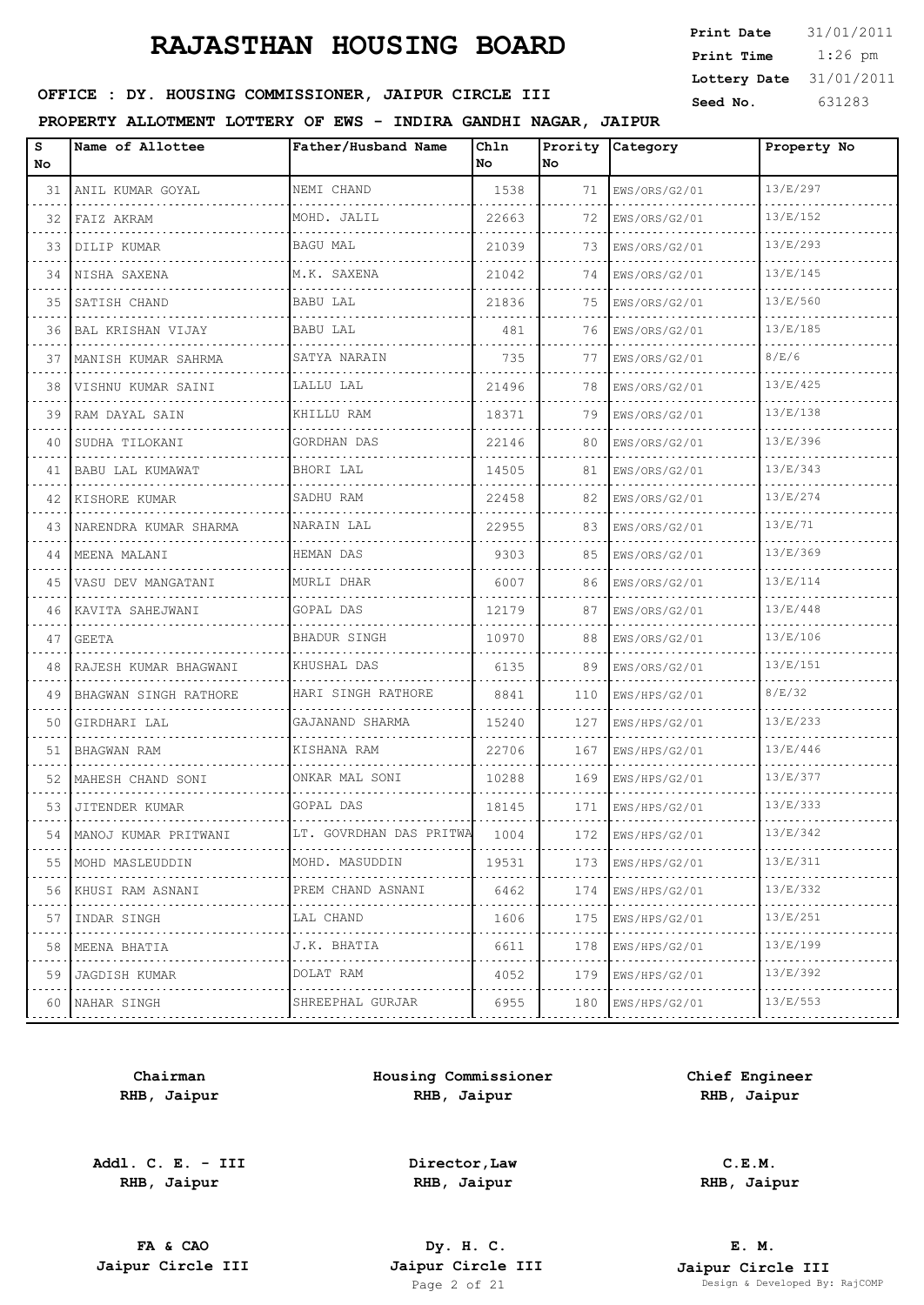| <b>Print Date</b> | 31/01/2011 |
|-------------------|------------|
| Print Time        | $1:26$ pm  |
| Lottery Date      | 31/01/2011 |
| Seed No.          | 631283     |

### OFFICE : DY. HOUSING COMMISSIONER, JAIPUR CIRCLE III

### **PROPERTY ALLOTMENT LOTTERY OF EWS - INDIRA GANDHI NAGAR, JAIPUR**

| s<br>No. | Name of Allottee        | Father/Husband Name    | Chln<br>No | No  | Prority Category | Property No |
|----------|-------------------------|------------------------|------------|-----|------------------|-------------|
| 61       | LALITA DEVI SONI        | NARAYAN DAS SONI       | 1528       | 182 | EWS/HPS/G2/01    | 13/E/170    |
| 62       | JETHANAND AHUJA         | KOTU MAL AHUJA         | 13072      | 183 | EWS/HPS/G2/01    | 13/E/25     |
| 63       | KOSHLAYA DEVI LADDHA    | NARAYAN LADDHA         | 11978      | 184 | EWS/HPS/G2/01    | 13/E/349    |
| 64       | RAJ SINGH               | LAXMAN SINGH           | 9375       | 186 | EWS/HPS/G2/01    | 13/E/488    |
| 65       | RAJESH KUMAR            | KUNJ BIHARI            | 2418       | 189 | EWS/HPS/G2/01    | 13/E/241    |
| 66       | NAV PRABHAKAR GOSWAMI   | NAVENDU LAL GOSWAMI    | 18179      | 190 | EWS/HPS/G2/01    | 13/E/164    |
| 67       | RAJNI DEVI              | AMAR CHAND             | 15898      | 191 | EWS/HPS/G2/01    | 13/E/382    |
| 68       | SATYA NARAYAN GOTAM     | GHASHI LAL GOUTAM      | 2033       | 192 | EWS/HPS/G2/01    | 13/E/184    |
| 69       | SIMBHU DAYAL KHARIA     | RAM GOPAL DHOBI        | 22158      | 193 | EWS/HPS/G2/01    | 13/E/95     |
| 70       | JEET MAL SAROLIA        | DEVI LAL               | 15617      | 194 | EWS/HPS/G2/01    | 13/E/192    |
| 71       | VISHNU KUMAR AGARWAL    | RADHESHYAM AGARWAL     | 3487       | 195 | EWS/HPS/G2/01    | 13/E/462    |
| 72       | SHYAMU SAIN             | PUNA RAM SAIN          | 8293       | 196 | EWS/HPS/G2/01    | 13/E/324    |
| 73       | GIRDHARI LAL            | MIRYU MAL DEHALWANI    | 20330      | 197 | EWS/HPS/G2/01    | 13/E/491    |
| 74       | BADAM DEVI              | MADAN LAL              | 1808       | 198 | EWS/HPS/G2/01    | 13/E/431    |
| 75       | GYATRI                  | PREM CHAND             | 23455      | 199 | EWS/HPS/G2/01    | 13/E/245    |
| 76       | HARISH KUMAR LALWANI    | SAMAN DAS LALWANI      | 5363       | 200 | EWS/HPS/G2/01    | 13/E/543    |
| 77       | NEELAM JOSHI            | OM PRAKASH JOSHI       | 11867      | 201 | EWS/HPS/G2/01    | 13/E/2      |
| 78       | <b>JAMILA BANO</b>      | MOHD. AFTAB            | 483        | 202 | EWS/HPS/G2/01    | 13/E/99     |
| 79       | MEENA KUMARI            | VENSHI MAL             | 12416      | 204 | EWS/HPS/G2/01    | 13/E/417    |
| 80       | KALISH KAWAR            | <b>BALVEER SINGH</b>   | 3668       | 205 | EWS/HPS/G2/01    | 8/E/7       |
| 81       | GANESH NAND PANDEY      | JAI KARAN PANDEY       | 11265      | 206 | EWS/HPS/G2/01    | 13/E/434    |
| 82       | OM PRAKASH SHARMA       | PRASHADI LAL SHARMA    | 8190       | 207 | EWS/HPS/G2/01    | 13/E/314    |
|          | 83 KHEM CHAND CHANGLANI | DAYARAM CHANGLANI      | 1682       | 208 | EWS/HPS/G2/01    | 13/E/460    |
| 84       | SOHAG RANI SHARMA       | SOHAN LAL SHARMA       | 6160       | 209 | EWS/HPS/G2/01    | 13/E/190    |
| 85       | DINESH KUMAR            | LT. GULAB SINGH        | 17844      | 210 | EWS/HPS/G2/01    | 13/E/258    |
| 86       | PADMA DEVI JAIN         | MILAP CHAND JAIN       | 21632      | 212 | EWS/HPS/G2/01    | 13/E/248    |
| 87       | BRIJ MOHAN KUMAWAT      | JAMNA LAL KUMAWAT      | 10838      | 213 | EWS/HPS/G2/01    | 13/E/155    |
| 88       | RAM SWROOP KHANDELWAL   | RAM GOPAL KHANDELWAL   | 5155       | 214 | EWS/HPS/G2/01    | 13/E/269    |
| 89       | SUDHA SINGH             | LT. KEHARI SINGH       | 3980       | 215 | EWS/HPS/G2/01    | 8/E/3       |
| 90       | POURVI KATARIA          | SURENDRA SINGH KATARIA | 16723      | 216 | EWS/HPS/G2/01    | 8/E/11      |
|          |                         |                        |            |     |                  |             |

**Chairman RHB, Jaipur**

**Addl. C. E. - III RHB, Jaipur**

**Housing Commissioner RHB, Jaipur**

**Chief Engineer RHB, Jaipur**

**Director,Law RHB, Jaipur**

**C.E.M. RHB, Jaipur**

**FA & CAO Dy. H. C.**

**E. M. Jaipur Circle III Jaipur Circle III Jaipur Circle III Jaipur Circle III Jaipur Circle III Page 3 of 21 Design & Developed By:** Pesign & Developed By: RajCOMP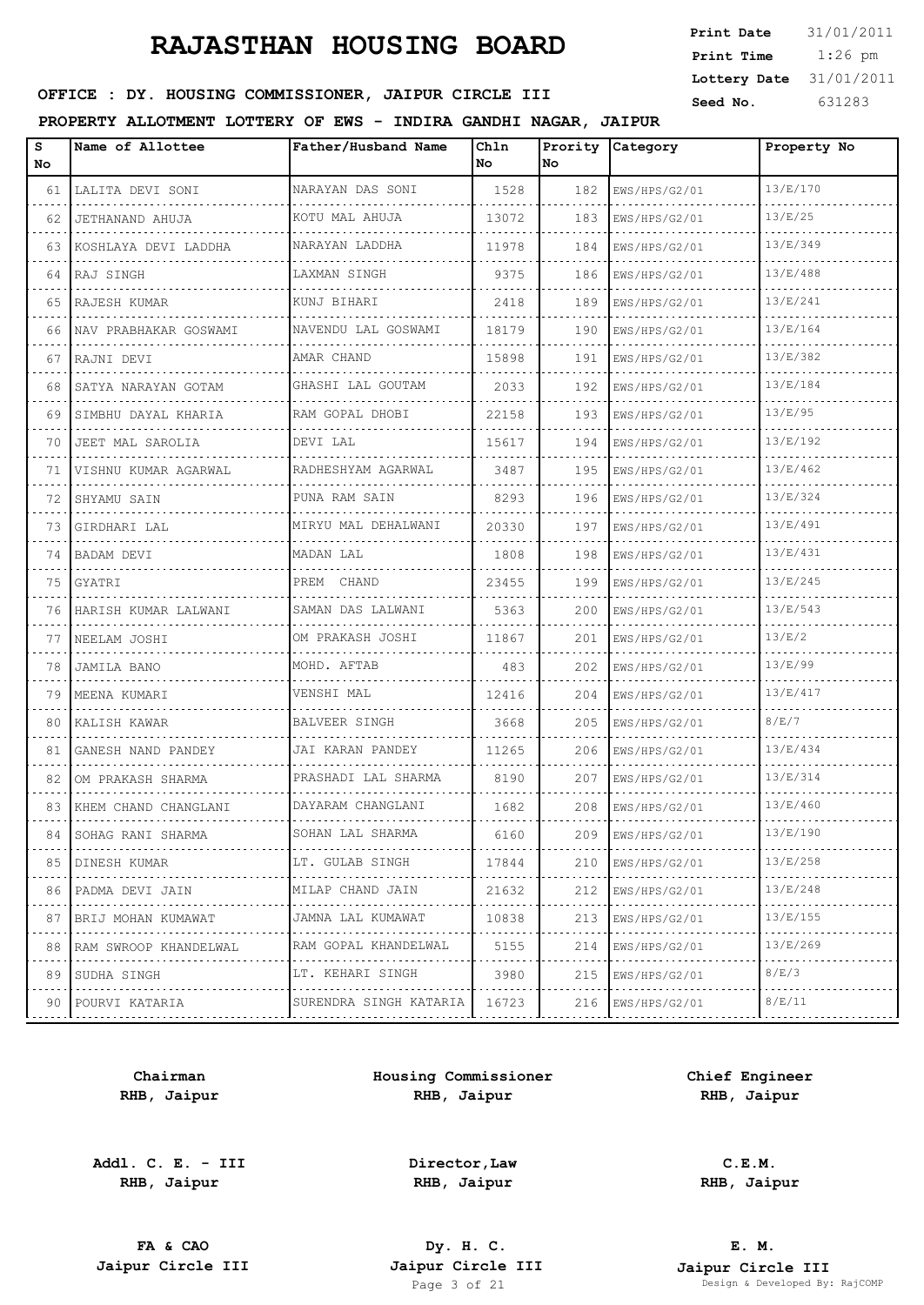| <b>Print Date</b> | 31/01/2011 |
|-------------------|------------|
| Print Time        | $1:26$ pm  |
| Lottery Date      | 31/01/2011 |
| Seed No.          | 631283     |

### OFFICE : DY. HOUSING COMMISSIONER, JAIPUR CIRCLE III

#### **PROPERTY ALLOTMENT LOTTERY OF EWS - INDIRA GANDHI NAGAR, JAIPUR**

| S<br>No | Name of Allottee                | Father/Husband Name              | Chln<br>No. | No. | Prority Category | Property No |
|---------|---------------------------------|----------------------------------|-------------|-----|------------------|-------------|
| 91      | PANKAJ SHARMA                   | DURGA SHANKER SHARMA             | 14377       | 217 | EWS/HPS/G2/01    | 13/E/552    |
| 92      | HUSNA ARA                       | ABDUL KHALIO                     | 15139       | 219 | EWS/HPS/G2/01    | 13/E/132    |
| 93      | JITENDAR KUMAR MOTWANI          | HEMAN DAS MOTWANI                | 3034        | 221 | EWS/HPS/G2/01    | 13/E/183    |
|         | 94 RAVI SHARMA                  | .<br>BABU LAL SHARMA             | 9871        | 224 | EWS/HPS/G2/01    | 13/E/542    |
| 95      | NUDHESH KUMAR SHARMA            | JUGAL KISHORE SHARMA             | 764         | 225 | EWS/HPS/G2/01    | 13/E/79     |
| 96      | .<br>KRISHNA BAHADUR BASNET     | .<br>DHAN BAHUDAR BASNET         | 8642        | 226 | EWS/HPS/G2/01    | 13/E/148    |
| 97      | BHAGWAN SINGH                   | KISHAN SINGH<br>.                | 21172       | 227 | EWS/HPS/G2/01    | 13/E/436    |
| 98      | URMILA GUPTA                    | HANUMAN SAHAY GUPTA              | 22737       | 231 | EWS/HPS/G2/01    | 8/E/38      |
| 99      | AHSAN ALI                       | YUSUF KHAN                       | 236         | 235 | EWS/HPS/G2/01    | 13/E/83     |
|         | 100   DROPADI                   | JETHA NAND                       | 22147       | 236 | EWS/HPS/G2/01    | 13/E/19     |
|         | 101 RAJ KUMAR SHARMA            | KAILASH CHAND SHARMA             | 14407       | 237 | EWS/HPS/G2/01    | 13/E/350    |
| 102     | NIRMLA KODWANI                  | HARISH KODWANI                   | 2657        | 238 | EWS/HPS/G2/01    | 13/E/100    |
|         | 103 PRAVEEN KUMAR SAXENA        | RADHE MOHAN SAXENA               | 5761        | 239 | EWS/HPS/G2/01    | 13/E/231    |
| 104     | CHANDI RAM MULANI               | DADU RAM MULANI                  | 21020       | 241 | EWS/HPS/G2/01    | 13/E/356    |
| 105     | SHYAM SUNDER PANWAR             | RAM KISHAN PANWAR                | 5103        | 242 | EWS/HPS/G2/01    | 13/E/27     |
| 106     | SUNYANA AHUJA                   | ASHOK KUMAR AHUJA                | 11361       | 244 | EWS/HPS/G2/01    | 8/E/18      |
| 107     | UNUS ALI                        | SARWAR ALI                       | 1645        | 245 | EWS/HPS/G2/01    | 13/E/317    |
| 108     | ISARITA WASVANI                 | LT. TULJA RAM                    | 17386       | 246 | EWS/HPS/G2/01    | 13/E/338    |
|         | 109   ASHA JAIN                 | MAHENDRA SINGH JAIN              | 10210       | 247 | EWS/HPS/G2/01    | 13/E/262    |
| 110     | RASHID MOHD. SOLANKI            | BABU KHAN RANREJ                 | 4347        | 248 | EWS/HPS/G2/01    | 13/E/193    |
|         | 111 KEDAR SINGH                 | MOHAR SINGH DHAKAR               | 17147       | 249 | EWS/HPS/G2/01    | 13/E/93     |
|         | 112 HABDUL KADIR                | MUNEER KHAN                      | 10449       | 250 | EWS/HPS/G2/01    | 13/E/140    |
|         | 113 MAU KUMARI AOCHITIA         | ARUN KUMAR AOCHITIA              | 5540        | 254 | EWS/HPS/G2/01    | 13/E/171    |
|         | 114 HARISH KUMAR                | POPAL DAS                        | 1033        | 255 | EWS/HPS/G2/01    | 13/E/440    |
|         | 115 PURSHOTTAM LAL DIWEDI       | CHOTH MAL SHARMA<br>. <b>.</b> . | 21890       | 256 | EWS/HPS/G2/01    | 13/E/271    |
|         | 116   SURESH KUMAR LALWANI<br>. | MAHADEV LALWANI<br>.             | 8529        | 257 | EWS/HPS/G2/01    | 13/E/237    |
|         | 117   DHERMENDRA GUPTA          | OM PRAKASH GUPTA<br>.            | 3140        | 258 | EWS/HPS/G2/01    | 13/E/167    |
| 118     | SEEMA VIJAVARGIYA               | RAMESH VIJAVARGIYA               | 8808        | 259 | EWS/HPS/G2/01    | 13/E/65     |
|         | 119 RAJENDRA PRASAD GARG        | JAGMOHAN LAL GARG                | 23485       | 263 | EWS/HPS/G2/01    | 13/E/565    |
|         | 120   MOHAMMED ISLAM            | NIJAMUDEEN<br>.                  | 3865        | 264 | EWS/HPS/G2/01    | 13/E/5      |

**Chairman RHB, Jaipur**

**Addl. C. E. - III RHB, Jaipur**

**Housing Commissioner RHB, Jaipur**

**Chief Engineer RHB, Jaipur**

**Director,Law RHB, Jaipur**

**C.E.M. RHB, Jaipur**

**FA & CAO Dy. H. C.**

**E. M. Jaipur Circle III Jaipur Circle III Jaipur Circle III Jaipur Circle III Jaipur Circle III Page 4 of 21 Design & Developed By:** Page 4 Developed By: RajCOMP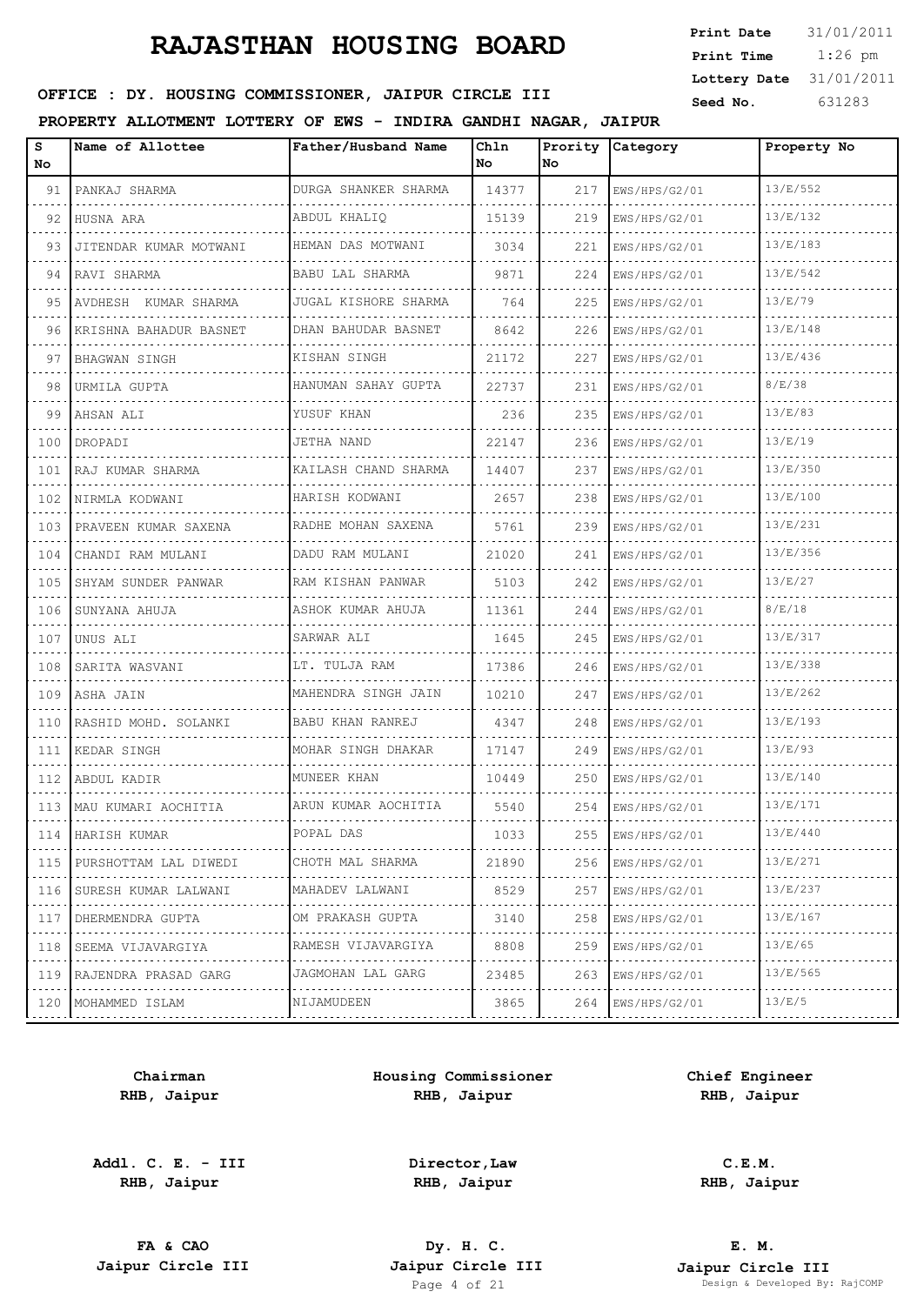| <b>Print Date</b> | 31/01/2011 |
|-------------------|------------|
| Print Time        | $1:26$ pm  |
| Lottery Date      | 31/01/2011 |
| Seed No.          | 631283     |

### OFFICE : DY. HOUSING COMMISSIONER, JAIPUR CIRCLE III

#### **PROPERTY ALLOTMENT LOTTERY OF EWS - INDIRA GANDHI NAGAR, JAIPUR**

| s<br>No | Name of Allottee              | Father/Husband Name     | Chln<br>No | Prority<br>No. | Category                            | Property No |
|---------|-------------------------------|-------------------------|------------|----------------|-------------------------------------|-------------|
| 121     | KRISHAN KUMAR PAREEK          | MANOHAR LAL PAREEK      | 8045       | 265            | EWS/HPS/G2/01                       | 13/E/439    |
| 122     | GIRDHAR GOPAL SHARMA          | SURESH CHAND SHARMA     | 12325      | 267            | EWS/HPS/G2/01                       | 13/E/180    |
| 123     | NEETU TRIPATHI                | LT. MUNISH KUMAR TRIPAT | 17302      | 269            | EWS/HPS/G2/01                       | 13/E/465    |
| 124     | MANJULA SHARMA                | KAILASH CHAND SHARMA    | 5164       | 270            | EWS/HPS/G2/01                       | 13/E/147    |
| 125     | POONAM AGRAWAL                | BAJRANG LAL AGARWAL     | 22070      | 273            | EWS/HPS/G2/01                       | 13/E/89     |
| 126     | KHAN CHAND                    | RAM DAS                 | 5088       | 274            | EWS/HPS/G2/01                       | 13/E/169    |
| 127     | SHANTI DEVI GUPTA             | JAGDISH NARAIN          | 5113       | 275            | EWS/HPS/G2/01                       | 13/E/302    |
| 128     | ANNU DEVI                     | KNAHAIYA LAL            | 17347      | 276            | EWS/HPS/G2/01                       | 13/E/468    |
| 129     | PRASHANT KUMAR AGNIHOTRI      | VINOD KUMAR AGNIHOTRI   | 9654       | 277            | EWS/HPS/G2/01                       | 8/E/17      |
| 130     | JAGDISH PARASHAR              | SHIV DUTT PARASHAR      | 2132       | 278            | EWS/HPS/G2/01                       | 13/E/399    |
| 131     | MANOJ KUMAR SHARMA            | PRAKASH NARAYAN SHARMA  | 6228       | 280            | EWS/HPS/G2/01                       | 13/E/215    |
| 132     | SHILA DEVI GURNANI            | RADHA KISHAN GURNANI    | 993        | 281            | EWS/HPS/G2/01                       | 13/E/75     |
| 133     | OM PRAKASH SHARMA             | LT. RAGHU NANDAN        | 22252      | 282            | EWS/HPS/G2/01                       | 13/E/240    |
| 134     | YOGESH SHARMA                 | GOVIND PRASAD SHARMA    | 23248      | 283            | EWS/HPS/G2/01                       | 13/E/471    |
| 135     | KURSHIDA BEGAM                | HAJI ABDUL AHMAD        | 3073       | 285            | EWS/HPS/G2/01                       | 13/E/520    |
| 136     | HAZI MOHD JAMEEL              | MONISH KHAN             | 18056      | 286            | EWS/HPS/G2/01                       | 13/E/400    |
| 137     | HARISH KUMAR SINDHI           | SOMJI MAL SINDHI        | 9594       | 287            | EWS/HPS/G2/01                       | 13/E/363    |
| 138     | MANGLA BHARDWAJ               | DINESH BHARDWAJ         | 494        | 288            | EWS/HPS/G2/01                       | 13/E/414    |
| 139     | SUMITRA KUMARI                | SURAJ NARAYAN           | 20787      | 289            | EWS/HPS/G2/01                       | 13/E/387    |
| 140     | KIRAN DEVI SAIN               | SURENDRA SAIN           | 4214       | 291            | EWS/HPS/G2/01                       | 13/E/305    |
| 141     | KISHORE ALWANI                | GHANSHYAM DAS           | 8436       | 292            | EWS/HPS/G2/01                       | 13/E/500    |
| 142     | SEEMA SHARMA                  | SITA RAM SHARMA         | 20913      | 293            | EWS/HPS/G2/01                       | 13/E/355    |
|         | 143   NAFISA BANO QURESHI     | ISLAMUDEEN QURESHI      | 22974      | 294            | EWS/HPS/G2/01                       | 13/E/405    |
|         | 144   ALOK SHRIWASTVA         | ADITYA NARAIN           | 3939       | 295            | EWS/HPS/G2/01                       | 13/E/125    |
|         | 145   MOOL CHAND GUJAR<br>.   | GORU RAM GURJAR<br>.    | 22712      | 296            | EWS/HPS/G2/01<br>did did did did di | 13/E/252    |
| 146     | NIDHI SHARMA                  | ASHWANI KUMAR SHARMA    | 17975      | 297            | EWS/HPS/G2/01                       | 13/E/559    |
| 147     | JAI KISHAN MOTWANI            | SHANKER LAL MOTWANI     | 840        | 298            | EWS/HPS/G2/01<br>.                  | 13/E/150    |
| 148     | SULOCHNA DEVI SHARMA          | GOKUL CHAND SHARMA      | 5544       | 299            | EWS/HPS/G2/01                       | 13/E/118    |
| 149     | DILIP KUMAR BHATT<br><u>.</u> | GOPI KRISHAN BHATT<br>. | 8154       | 300            | EWS/HPS/G2/01<br>.                  | 13/E/509    |
|         | 150   ASHOK KUMAR KHATRI      | MANI RAM KHATRI         | 19432      | 302            | EWS/HPS/G2/01                       | 13/E/204    |

**Chairman RHB, Jaipur**

**Addl. C. E. - III RHB, Jaipur**

**Housing Commissioner RHB, Jaipur**

**Chief Engineer RHB, Jaipur**

**Director,Law RHB, Jaipur**

**C.E.M. RHB, Jaipur**

**FA & CAO Dy. H. C.**

**E. M. Jaipur Circle III Jaipur Circle III Jaipur Circle III Jaipur Circle III Jaipur Circle III Page 5 of 21 Design & Developed By:** Page 5 of 21 Design & Developed By: RajCOMP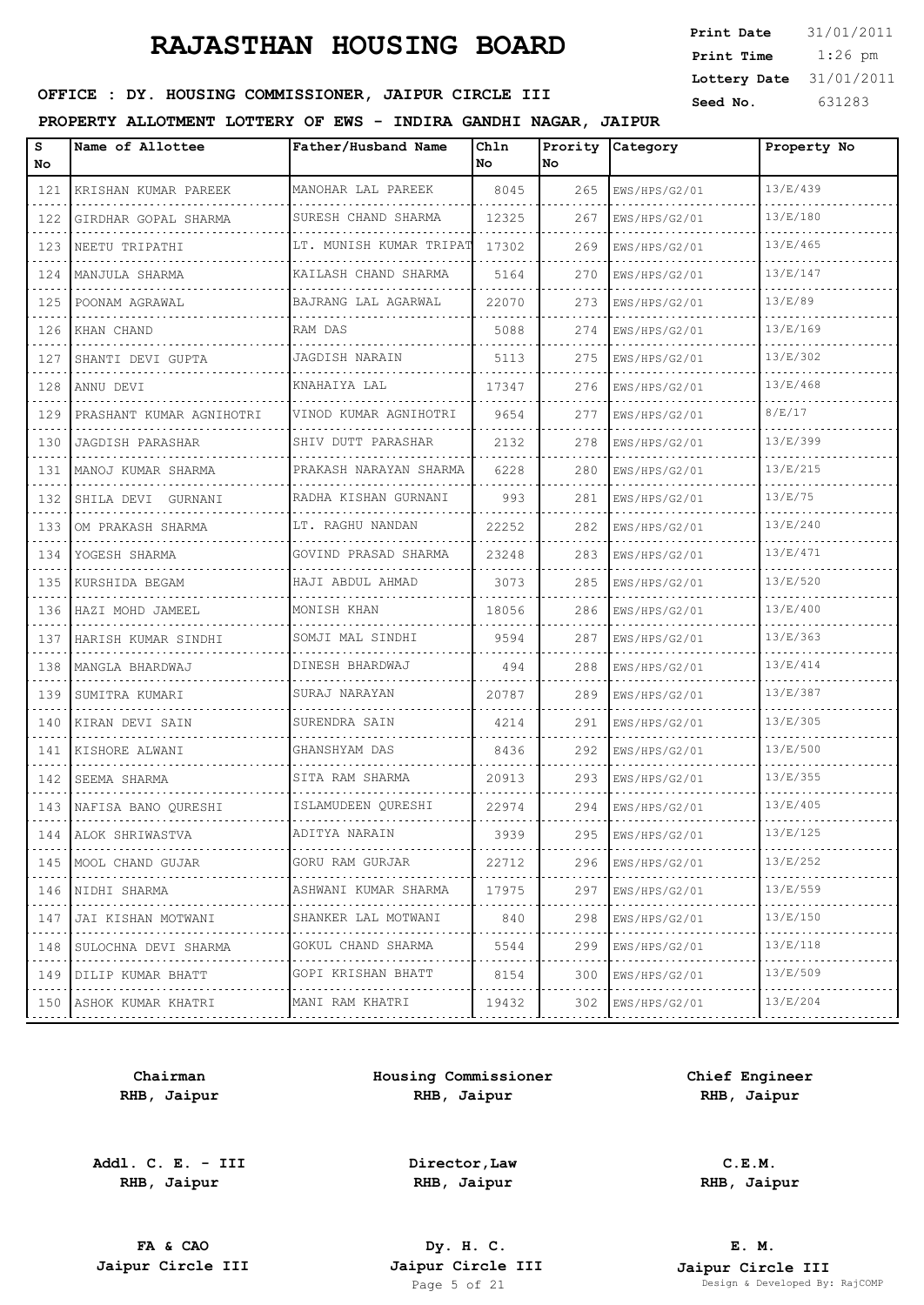| <b>Print Date</b> | 31/01/2011 |
|-------------------|------------|
| Print Time        | $1:26$ pm  |
| Lottery Date      | 31/01/2011 |
| Seed No.          | 631283     |

### OFFICE : DY. HOUSING COMMISSIONER, JAIPUR CIRCLE III

#### **PROPERTY ALLOTMENT LOTTERY OF EWS - INDIRA GANDHI NAGAR, JAIPUR**

| 13/E/42<br>ASHOK KUMAR SHARMA<br>14449<br>151<br>BHAGWATI SHARMA<br>303<br>EWS/HPS/G2/01<br>13/E/380<br>TULSHI DAS SHARMA<br>MAHESH KUMAR SHARMA<br>200<br>304<br>EWS/HPS/G2/01<br>152<br>13/E/388<br>SAMUDRA SINGH<br>13725<br>153<br>SATYA NARAIN SINGH NARUKA<br>306<br>EWS/HPS/G2/01<br>13/E/519<br>SATYANARAYAN<br>15568<br>307<br>154<br> KAMLA DEVI<br>EWS/HPS/G2/01<br>13/E/157<br>RADHA MOHAN SHARMA<br>308<br>155<br>JITENDAR SHARMA<br>1314<br>EWS/HPS/G2/01<br>13/E/228<br>AMAR SINGH CHAWLA<br>16030<br>309<br>EWS/HPS/G2/01<br>156<br>GURMEET SINGH CHAWLA<br>.<br>13/E/43<br>LT. RAM SAHAY SAINI<br>7938<br>310<br>EWS/HPS/G2/01<br>157<br>CHANDRA PRAKASH SAINI<br>13/E/351<br>TOPAN DAS CHALNI<br>4959<br>158<br>311<br> BHAGWAN DAS CHELANI<br>EWS/HPS/G2/01<br>13/E/206<br>RAM NIWAS YADAV<br>9926<br>312<br>159<br>VIMLA DEVI<br>EWS/HPS/G2/01<br>13/E/40<br>GHANSYAM GUPTA<br>65<br>160<br>314<br>PANKAJ KR GUPTA<br>EWS/HPS/G2/01<br>13/E/70<br>KISHORI LAL SHARMA<br>22418<br>316<br>161<br>HARISH KUMAR SHARMA<br>EWS/HPS/G2/01<br>8/E/28<br>POORAN PRAKASH JAIN<br>3579<br>162<br>317<br>MUKESH JAIN<br>EWS/HPS/G2/01<br>13/E/12<br>DEEPAK KUMAR SAHU<br>10181<br>318<br>163<br>EWS/HPS/G2/01<br>TARA DEVI SAHU<br>13/E/259<br>21161<br>VASU DEV MALHOTRA<br>319<br>164<br>EWS/HPS/G2/01<br>DEEPALI MALHOTRA<br>13/E/304<br>165<br>AVDESH KHANDELWAL<br>5154<br>320<br>SAPNA KHANDELWAL<br>EWS/HPS/G2/01<br>13/E/551<br>LT. MOHAN LAL HEERA<br>166<br>TARA CHAND HEERA<br>2310<br>321<br>EWS/HPS/G2/01<br>13/E/254<br>RAM CHANDRA KAUSHIK<br>21375<br>322<br>167<br>EWS/HPS/G2/01<br>HANUMAN PRASAD KAUSHIK<br>13/E/276<br>SURAJ NARAYAN<br>10731<br>323<br>168<br>RAJ KUMAR SAINI<br>EWS/HPS/G2/01<br>13/E/368<br>169<br>BHAGWAN DAS<br>35<br>324<br>EWS/HPS/G2/01<br>MURARILAL CHHIPA<br>13/E/191<br>RAMESHAWAR PRASAD<br>8250<br>325<br>170<br>SURESH CHAND MANETHIYA<br>EWS/HPS/G2/01<br>13/E/420<br>9253<br>OM PRAKASH VERMA<br>326<br>EWS/HPS/G2/01<br>171<br>LOKESH KUMAR VERMA<br>13/E/24<br>LT. NATHU LAL JIAN<br>7500<br>328<br>172<br>  ARUN KUMAR JAIN<br>EWS/HPS/G2/01<br>JAGDISH PRASAD SHRIWAST<br>13/E/201<br>173 PRAVEEN SHRIWASTAW<br>80014<br>329<br>EWS/HPS/G2/01<br>ASHIQ HUSAIN KHAN<br>8/E/41<br>174<br>9458<br>330<br> GALIB HUSAIN KHAN<br>EWS/HPS/G2/01<br>13/E/92<br>CHIRNJI LAL JAIN<br>175<br>752<br>331<br> SUSHIL KUMAR JAIN<br>EWS/HPS/G2/01<br>.<br>.<br>.<br>$\mathcal{L}_{\mathcal{A}}\left( \mathcal{L}_{\mathcal{A}}\right) =\mathcal{L}_{\mathcal{A}}\left( \mathcal{L}_{\mathcal{A}}\right)$<br>13/E/250<br>SAIYAD MOAJJAM ALI<br>332<br>176<br>SAIDA KHATOON<br>13114<br>EWS/HPS/G2/01<br>.<br>13/E/285<br>DEVI DAS KHUBANI<br>333<br>8418<br>EWS/HPS/G2/01<br>177<br>OM PRAKASH KHUBANI<br>. <b>.</b> .<br>.<br>.<br>13/E/256<br>LT. MOHD. IQBAL<br>334<br>178<br>2083<br>EWS/HPS/G2/01<br>MOHD. ILIYAS<br>13/E/211<br>179<br>RAM PRAKASH SHARMA<br>9410<br>335<br>SUSHIL SHARMA<br>EWS/HPS/G2/01<br>.<br>.<br>13/E/253<br>GHANSYAM DAS<br>180 KOMAL TIRTHANI<br>20282<br>336<br>EWS/HPS/G2/01<br>. | s<br>No | Name of Allottee | Father/Husband Name | Chln<br>No | Prority<br>No. | Category | Property No |
|-----------------------------------------------------------------------------------------------------------------------------------------------------------------------------------------------------------------------------------------------------------------------------------------------------------------------------------------------------------------------------------------------------------------------------------------------------------------------------------------------------------------------------------------------------------------------------------------------------------------------------------------------------------------------------------------------------------------------------------------------------------------------------------------------------------------------------------------------------------------------------------------------------------------------------------------------------------------------------------------------------------------------------------------------------------------------------------------------------------------------------------------------------------------------------------------------------------------------------------------------------------------------------------------------------------------------------------------------------------------------------------------------------------------------------------------------------------------------------------------------------------------------------------------------------------------------------------------------------------------------------------------------------------------------------------------------------------------------------------------------------------------------------------------------------------------------------------------------------------------------------------------------------------------------------------------------------------------------------------------------------------------------------------------------------------------------------------------------------------------------------------------------------------------------------------------------------------------------------------------------------------------------------------------------------------------------------------------------------------------------------------------------------------------------------------------------------------------------------------------------------------------------------------------------------------------------------------------------------------------------------------------------------------------------------------------------------------------------------------------------------------------------------------------------------------------------------------------------------------------------------------------------------------------------------------------------------------------------------------------------------------------------------------------------------------------------|---------|------------------|---------------------|------------|----------------|----------|-------------|
|                                                                                                                                                                                                                                                                                                                                                                                                                                                                                                                                                                                                                                                                                                                                                                                                                                                                                                                                                                                                                                                                                                                                                                                                                                                                                                                                                                                                                                                                                                                                                                                                                                                                                                                                                                                                                                                                                                                                                                                                                                                                                                                                                                                                                                                                                                                                                                                                                                                                                                                                                                                                                                                                                                                                                                                                                                                                                                                                                                                                                                                                       |         |                  |                     |            |                |          |             |
|                                                                                                                                                                                                                                                                                                                                                                                                                                                                                                                                                                                                                                                                                                                                                                                                                                                                                                                                                                                                                                                                                                                                                                                                                                                                                                                                                                                                                                                                                                                                                                                                                                                                                                                                                                                                                                                                                                                                                                                                                                                                                                                                                                                                                                                                                                                                                                                                                                                                                                                                                                                                                                                                                                                                                                                                                                                                                                                                                                                                                                                                       |         |                  |                     |            |                |          |             |
|                                                                                                                                                                                                                                                                                                                                                                                                                                                                                                                                                                                                                                                                                                                                                                                                                                                                                                                                                                                                                                                                                                                                                                                                                                                                                                                                                                                                                                                                                                                                                                                                                                                                                                                                                                                                                                                                                                                                                                                                                                                                                                                                                                                                                                                                                                                                                                                                                                                                                                                                                                                                                                                                                                                                                                                                                                                                                                                                                                                                                                                                       |         |                  |                     |            |                |          |             |
|                                                                                                                                                                                                                                                                                                                                                                                                                                                                                                                                                                                                                                                                                                                                                                                                                                                                                                                                                                                                                                                                                                                                                                                                                                                                                                                                                                                                                                                                                                                                                                                                                                                                                                                                                                                                                                                                                                                                                                                                                                                                                                                                                                                                                                                                                                                                                                                                                                                                                                                                                                                                                                                                                                                                                                                                                                                                                                                                                                                                                                                                       |         |                  |                     |            |                |          |             |
|                                                                                                                                                                                                                                                                                                                                                                                                                                                                                                                                                                                                                                                                                                                                                                                                                                                                                                                                                                                                                                                                                                                                                                                                                                                                                                                                                                                                                                                                                                                                                                                                                                                                                                                                                                                                                                                                                                                                                                                                                                                                                                                                                                                                                                                                                                                                                                                                                                                                                                                                                                                                                                                                                                                                                                                                                                                                                                                                                                                                                                                                       |         |                  |                     |            |                |          |             |
|                                                                                                                                                                                                                                                                                                                                                                                                                                                                                                                                                                                                                                                                                                                                                                                                                                                                                                                                                                                                                                                                                                                                                                                                                                                                                                                                                                                                                                                                                                                                                                                                                                                                                                                                                                                                                                                                                                                                                                                                                                                                                                                                                                                                                                                                                                                                                                                                                                                                                                                                                                                                                                                                                                                                                                                                                                                                                                                                                                                                                                                                       |         |                  |                     |            |                |          |             |
|                                                                                                                                                                                                                                                                                                                                                                                                                                                                                                                                                                                                                                                                                                                                                                                                                                                                                                                                                                                                                                                                                                                                                                                                                                                                                                                                                                                                                                                                                                                                                                                                                                                                                                                                                                                                                                                                                                                                                                                                                                                                                                                                                                                                                                                                                                                                                                                                                                                                                                                                                                                                                                                                                                                                                                                                                                                                                                                                                                                                                                                                       |         |                  |                     |            |                |          |             |
|                                                                                                                                                                                                                                                                                                                                                                                                                                                                                                                                                                                                                                                                                                                                                                                                                                                                                                                                                                                                                                                                                                                                                                                                                                                                                                                                                                                                                                                                                                                                                                                                                                                                                                                                                                                                                                                                                                                                                                                                                                                                                                                                                                                                                                                                                                                                                                                                                                                                                                                                                                                                                                                                                                                                                                                                                                                                                                                                                                                                                                                                       |         |                  |                     |            |                |          |             |
|                                                                                                                                                                                                                                                                                                                                                                                                                                                                                                                                                                                                                                                                                                                                                                                                                                                                                                                                                                                                                                                                                                                                                                                                                                                                                                                                                                                                                                                                                                                                                                                                                                                                                                                                                                                                                                                                                                                                                                                                                                                                                                                                                                                                                                                                                                                                                                                                                                                                                                                                                                                                                                                                                                                                                                                                                                                                                                                                                                                                                                                                       |         |                  |                     |            |                |          |             |
|                                                                                                                                                                                                                                                                                                                                                                                                                                                                                                                                                                                                                                                                                                                                                                                                                                                                                                                                                                                                                                                                                                                                                                                                                                                                                                                                                                                                                                                                                                                                                                                                                                                                                                                                                                                                                                                                                                                                                                                                                                                                                                                                                                                                                                                                                                                                                                                                                                                                                                                                                                                                                                                                                                                                                                                                                                                                                                                                                                                                                                                                       |         |                  |                     |            |                |          |             |
|                                                                                                                                                                                                                                                                                                                                                                                                                                                                                                                                                                                                                                                                                                                                                                                                                                                                                                                                                                                                                                                                                                                                                                                                                                                                                                                                                                                                                                                                                                                                                                                                                                                                                                                                                                                                                                                                                                                                                                                                                                                                                                                                                                                                                                                                                                                                                                                                                                                                                                                                                                                                                                                                                                                                                                                                                                                                                                                                                                                                                                                                       |         |                  |                     |            |                |          |             |
|                                                                                                                                                                                                                                                                                                                                                                                                                                                                                                                                                                                                                                                                                                                                                                                                                                                                                                                                                                                                                                                                                                                                                                                                                                                                                                                                                                                                                                                                                                                                                                                                                                                                                                                                                                                                                                                                                                                                                                                                                                                                                                                                                                                                                                                                                                                                                                                                                                                                                                                                                                                                                                                                                                                                                                                                                                                                                                                                                                                                                                                                       |         |                  |                     |            |                |          |             |
|                                                                                                                                                                                                                                                                                                                                                                                                                                                                                                                                                                                                                                                                                                                                                                                                                                                                                                                                                                                                                                                                                                                                                                                                                                                                                                                                                                                                                                                                                                                                                                                                                                                                                                                                                                                                                                                                                                                                                                                                                                                                                                                                                                                                                                                                                                                                                                                                                                                                                                                                                                                                                                                                                                                                                                                                                                                                                                                                                                                                                                                                       |         |                  |                     |            |                |          |             |
|                                                                                                                                                                                                                                                                                                                                                                                                                                                                                                                                                                                                                                                                                                                                                                                                                                                                                                                                                                                                                                                                                                                                                                                                                                                                                                                                                                                                                                                                                                                                                                                                                                                                                                                                                                                                                                                                                                                                                                                                                                                                                                                                                                                                                                                                                                                                                                                                                                                                                                                                                                                                                                                                                                                                                                                                                                                                                                                                                                                                                                                                       |         |                  |                     |            |                |          |             |
|                                                                                                                                                                                                                                                                                                                                                                                                                                                                                                                                                                                                                                                                                                                                                                                                                                                                                                                                                                                                                                                                                                                                                                                                                                                                                                                                                                                                                                                                                                                                                                                                                                                                                                                                                                                                                                                                                                                                                                                                                                                                                                                                                                                                                                                                                                                                                                                                                                                                                                                                                                                                                                                                                                                                                                                                                                                                                                                                                                                                                                                                       |         |                  |                     |            |                |          |             |
|                                                                                                                                                                                                                                                                                                                                                                                                                                                                                                                                                                                                                                                                                                                                                                                                                                                                                                                                                                                                                                                                                                                                                                                                                                                                                                                                                                                                                                                                                                                                                                                                                                                                                                                                                                                                                                                                                                                                                                                                                                                                                                                                                                                                                                                                                                                                                                                                                                                                                                                                                                                                                                                                                                                                                                                                                                                                                                                                                                                                                                                                       |         |                  |                     |            |                |          |             |
|                                                                                                                                                                                                                                                                                                                                                                                                                                                                                                                                                                                                                                                                                                                                                                                                                                                                                                                                                                                                                                                                                                                                                                                                                                                                                                                                                                                                                                                                                                                                                                                                                                                                                                                                                                                                                                                                                                                                                                                                                                                                                                                                                                                                                                                                                                                                                                                                                                                                                                                                                                                                                                                                                                                                                                                                                                                                                                                                                                                                                                                                       |         |                  |                     |            |                |          |             |
|                                                                                                                                                                                                                                                                                                                                                                                                                                                                                                                                                                                                                                                                                                                                                                                                                                                                                                                                                                                                                                                                                                                                                                                                                                                                                                                                                                                                                                                                                                                                                                                                                                                                                                                                                                                                                                                                                                                                                                                                                                                                                                                                                                                                                                                                                                                                                                                                                                                                                                                                                                                                                                                                                                                                                                                                                                                                                                                                                                                                                                                                       |         |                  |                     |            |                |          |             |
|                                                                                                                                                                                                                                                                                                                                                                                                                                                                                                                                                                                                                                                                                                                                                                                                                                                                                                                                                                                                                                                                                                                                                                                                                                                                                                                                                                                                                                                                                                                                                                                                                                                                                                                                                                                                                                                                                                                                                                                                                                                                                                                                                                                                                                                                                                                                                                                                                                                                                                                                                                                                                                                                                                                                                                                                                                                                                                                                                                                                                                                                       |         |                  |                     |            |                |          |             |
|                                                                                                                                                                                                                                                                                                                                                                                                                                                                                                                                                                                                                                                                                                                                                                                                                                                                                                                                                                                                                                                                                                                                                                                                                                                                                                                                                                                                                                                                                                                                                                                                                                                                                                                                                                                                                                                                                                                                                                                                                                                                                                                                                                                                                                                                                                                                                                                                                                                                                                                                                                                                                                                                                                                                                                                                                                                                                                                                                                                                                                                                       |         |                  |                     |            |                |          |             |
|                                                                                                                                                                                                                                                                                                                                                                                                                                                                                                                                                                                                                                                                                                                                                                                                                                                                                                                                                                                                                                                                                                                                                                                                                                                                                                                                                                                                                                                                                                                                                                                                                                                                                                                                                                                                                                                                                                                                                                                                                                                                                                                                                                                                                                                                                                                                                                                                                                                                                                                                                                                                                                                                                                                                                                                                                                                                                                                                                                                                                                                                       |         |                  |                     |            |                |          |             |
|                                                                                                                                                                                                                                                                                                                                                                                                                                                                                                                                                                                                                                                                                                                                                                                                                                                                                                                                                                                                                                                                                                                                                                                                                                                                                                                                                                                                                                                                                                                                                                                                                                                                                                                                                                                                                                                                                                                                                                                                                                                                                                                                                                                                                                                                                                                                                                                                                                                                                                                                                                                                                                                                                                                                                                                                                                                                                                                                                                                                                                                                       |         |                  |                     |            |                |          |             |
|                                                                                                                                                                                                                                                                                                                                                                                                                                                                                                                                                                                                                                                                                                                                                                                                                                                                                                                                                                                                                                                                                                                                                                                                                                                                                                                                                                                                                                                                                                                                                                                                                                                                                                                                                                                                                                                                                                                                                                                                                                                                                                                                                                                                                                                                                                                                                                                                                                                                                                                                                                                                                                                                                                                                                                                                                                                                                                                                                                                                                                                                       |         |                  |                     |            |                |          |             |
|                                                                                                                                                                                                                                                                                                                                                                                                                                                                                                                                                                                                                                                                                                                                                                                                                                                                                                                                                                                                                                                                                                                                                                                                                                                                                                                                                                                                                                                                                                                                                                                                                                                                                                                                                                                                                                                                                                                                                                                                                                                                                                                                                                                                                                                                                                                                                                                                                                                                                                                                                                                                                                                                                                                                                                                                                                                                                                                                                                                                                                                                       |         |                  |                     |            |                |          |             |
|                                                                                                                                                                                                                                                                                                                                                                                                                                                                                                                                                                                                                                                                                                                                                                                                                                                                                                                                                                                                                                                                                                                                                                                                                                                                                                                                                                                                                                                                                                                                                                                                                                                                                                                                                                                                                                                                                                                                                                                                                                                                                                                                                                                                                                                                                                                                                                                                                                                                                                                                                                                                                                                                                                                                                                                                                                                                                                                                                                                                                                                                       |         |                  |                     |            |                |          |             |
|                                                                                                                                                                                                                                                                                                                                                                                                                                                                                                                                                                                                                                                                                                                                                                                                                                                                                                                                                                                                                                                                                                                                                                                                                                                                                                                                                                                                                                                                                                                                                                                                                                                                                                                                                                                                                                                                                                                                                                                                                                                                                                                                                                                                                                                                                                                                                                                                                                                                                                                                                                                                                                                                                                                                                                                                                                                                                                                                                                                                                                                                       |         |                  |                     |            |                |          |             |
|                                                                                                                                                                                                                                                                                                                                                                                                                                                                                                                                                                                                                                                                                                                                                                                                                                                                                                                                                                                                                                                                                                                                                                                                                                                                                                                                                                                                                                                                                                                                                                                                                                                                                                                                                                                                                                                                                                                                                                                                                                                                                                                                                                                                                                                                                                                                                                                                                                                                                                                                                                                                                                                                                                                                                                                                                                                                                                                                                                                                                                                                       |         |                  |                     |            |                |          |             |
|                                                                                                                                                                                                                                                                                                                                                                                                                                                                                                                                                                                                                                                                                                                                                                                                                                                                                                                                                                                                                                                                                                                                                                                                                                                                                                                                                                                                                                                                                                                                                                                                                                                                                                                                                                                                                                                                                                                                                                                                                                                                                                                                                                                                                                                                                                                                                                                                                                                                                                                                                                                                                                                                                                                                                                                                                                                                                                                                                                                                                                                                       |         |                  |                     |            |                |          |             |
|                                                                                                                                                                                                                                                                                                                                                                                                                                                                                                                                                                                                                                                                                                                                                                                                                                                                                                                                                                                                                                                                                                                                                                                                                                                                                                                                                                                                                                                                                                                                                                                                                                                                                                                                                                                                                                                                                                                                                                                                                                                                                                                                                                                                                                                                                                                                                                                                                                                                                                                                                                                                                                                                                                                                                                                                                                                                                                                                                                                                                                                                       |         |                  |                     |            |                |          |             |
|                                                                                                                                                                                                                                                                                                                                                                                                                                                                                                                                                                                                                                                                                                                                                                                                                                                                                                                                                                                                                                                                                                                                                                                                                                                                                                                                                                                                                                                                                                                                                                                                                                                                                                                                                                                                                                                                                                                                                                                                                                                                                                                                                                                                                                                                                                                                                                                                                                                                                                                                                                                                                                                                                                                                                                                                                                                                                                                                                                                                                                                                       |         |                  |                     |            |                |          |             |

**Chairman RHB, Jaipur**

**Addl. C. E. - III RHB, Jaipur**

**Housing Commissioner RHB, Jaipur**

**Chief Engineer RHB, Jaipur**

**Director,Law RHB, Jaipur**

**C.E.M. RHB, Jaipur**

**FA & CAO Dy. H. C.**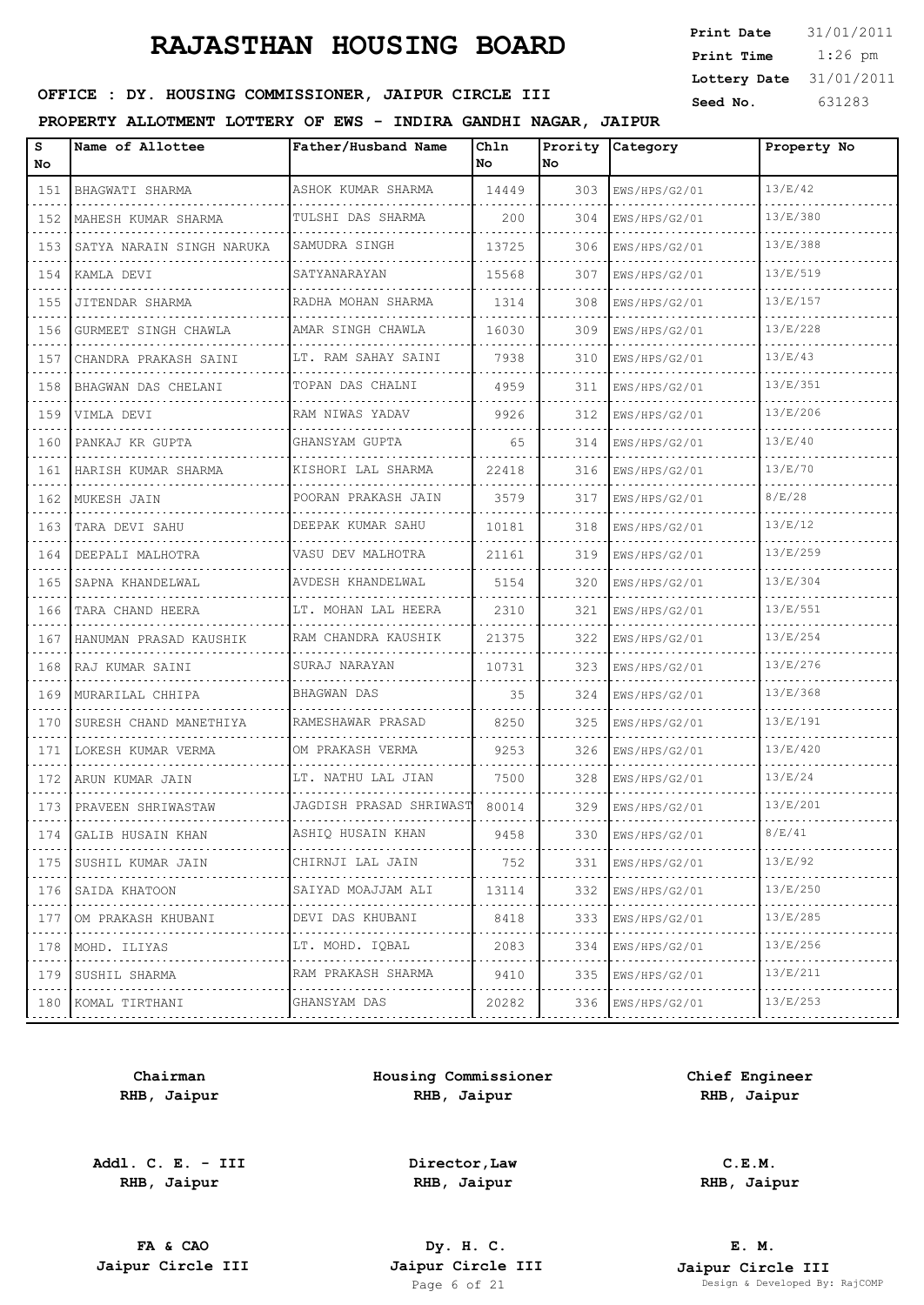| <b>Print Date</b> | 31/01/2011 |
|-------------------|------------|
| Print Time        | $1:26$ pm  |
| Lottery Date      | 31/01/2011 |
| Seed No.          | 631283     |

### OFFICE : DY. HOUSING COMMISSIONER, JAIPUR CIRCLE III

#### **PROPERTY ALLOTMENT LOTTERY OF EWS - INDIRA GANDHI NAGAR, JAIPUR**

| s<br>No | Name of Allottee            | Father/Husband Name         | Chln<br>No | Prority<br>No. | Category           | Property No |
|---------|-----------------------------|-----------------------------|------------|----------------|--------------------|-------------|
| 181     | SURAJ SHARMA                | BHAGWATI PRASAD SHARMA      | 20665      | 337            | EWS/HPS/G2/01      | 13/E/102    |
| 182     | LABHESH KUMAR DHARMANI      | DULANA MAL DHARMANI         | 2896       | 338            | EWS/HPS/G2/01      | 13/E/84     |
| 183     | VED PRAKASH PAREEK<br>.     | KISHAN SAWROOP PAREEK<br>.  | 22949      | 339            | EWS/HPS/G2/01      | 8/E/5       |
| 184     | RAJENDRA PRASAD SHARMA<br>. | GAJANAND SHARMA<br>.        | 7725       | 340            | EWS/HPS/G2/01      | 13/E/295    |
| 185     | SUNDAR LAL                  | ASHUDA MAL                  | 23749      | 342            | EWS/HPS/G2/01      | 13/E/516    |
| 186     | BHEEM RAJ                   | RAMESHAWAR LAL              | 7352       | 343            | EWS/HPS/G2/01      | 13/E/307    |
| 187     | RAMESH CHAND SHARMA         | LT. MADAN MOHAN SHARMA<br>. | 2386       | 344            | EWS/HPS/G2/01      | 13/E/86     |
| 188     | EKTA JAIN                   | ANIL KUMAR JAIN<br>.        | 6116       | 345            | EWS/HPS/G2/01      | 13/E/270    |
| 189     | MOHD. ASLAM                 | JAHUR MOHAMMD               | 8757       | 346            | EWS/HPS/G2/01      | 13/E/3      |
| 190     | DINESH KUMAR MATHUR         | LT. GOVRDHAN LAL MATHUR     | 14349      | 347            | EWS/HPS/G2/01      | 13/E/103    |
| 191     | CHANDER PARKESH             | CHETAN DAS                  | 2441       | 348            | EWS/HPS/G2/01      | 13/E/18     |
| 192     | PRITI MATHUR                | MOHAN MATHUR                | 21150      | 349            | EWS/HPS/G2/01      | 13/E/78     |
| 193     | BHANWAR LAL                 | RAMESHAWAR LAL              | 5124       | 350            | EWS/HPS/G2/01      | 13/E/413    |
| 194     | BADRI PRASAD GOYAL          | GIRRAJ PRASAD GOYAL         | 1610       | 351            | EWS/HPS/G2/01      | 13/E/325    |
| 195     | HARI BHADUR KHADKA          | KHADAG BAHADUR              | 15326      | 352            | EWS/HPS/G2/01      | 13/E/34     |
| 196     | KUSUM                       | GANPAT SINGH                | 8380       | 353            | EWS/HPS/G2/01      | 13/E/479    |
| 197     | ADRASH KR SACHDEVA          | BHAGWAN DAS SACHDEVA        | 3866       | 354            | EWS/HPS/G2/01      | 13/E/504    |
| 198     | MADHU JAIN                  | PAWAN JAIN                  | 23476      | 355            | EWS/HPS/G2/01      | 8/E/23      |
| 199     | PADMA MANDHANI              | SURESH MANDHANI             | 9371       | 358            | EWS/HPS/G2/01      | 13/E/531    |
| 200     | DEEPA ARORA                 | RAJ SINGH                   | 15242      | 359            | EWS/HPS/G2/01      | 8/E/10      |
| 201     | MAHESH KUMAR GURNANI        | DOLAT RAM GURNANI           | 994        | 361            | EWS/HPS/G2/01      | 13/E/8      |
| 202     | REKHA SUKHNANI              | GHANSHYAM DAS               | 16049      | 363            | EWS/HPS/G2/01      | 13/E/20     |
|         | 203   MADHU BALA MUNDARA    | NARENDRA KUMAR MUNDARA      | 2783       | 364            | EWS/HPS/G2/01      | 13/E/352    |
| 204     | NAHAR SINGH                 | DEVI SINGH                  | 10118      | 365            | EWS/HPS/G2/01      | 13/E/344    |
| 205     | SATYA PRAKASH SHARMA        | JAGDISH PRASAD SHARMA       | 12423      | 366            | EWS/HPS/G2/01      | 8/E/20      |
| 206     | MANIHARI DEVI               | MALI RAM OSWAL              | 651        | 367            | EWS/HPS/G2/01      | 13/E/222    |
| 207     | RAMESH LAL MATHUR<br>.      | LT. GOVRDHAN LAL MATHUR     | 12450      | 368            | EWS/HPS/G2/01<br>. | 13/E/444    |
| 208     | PRADEEP JAIN<br>.           | RATAN LAL JAIN<br>.         | 2782       | 370            | EWS/HPS/G2/01      | 13/E/370    |
| 209     | INDIRA AGARWAL<br>.         | ASHOK AGARWAL               | 10117      | 371            | EWS/HPS/G2/01<br>. | 13/E/82     |
|         | 210 SANJAY KUMAR SINGHAL    | KAILASH CHAND SINGHAL       | 12143      | 372            | EWS/HPS/G2/01<br>. | 13/E/173    |

**Chairman RHB, Jaipur**

**Addl. C. E. - III RHB, Jaipur**

**Housing Commissioner RHB, Jaipur**

**Chief Engineer RHB, Jaipur**

**Director,Law RHB, Jaipur**

**C.E.M. RHB, Jaipur**

**FA & CAO Dy. H. C.**

**E. M. Jaipur Circle III Jaipur Circle III Jaipur Circle III Jaipur Circle III Jaipur Circle III Page 7** of 21 Page 7 of 21 Developed By: RajCOMP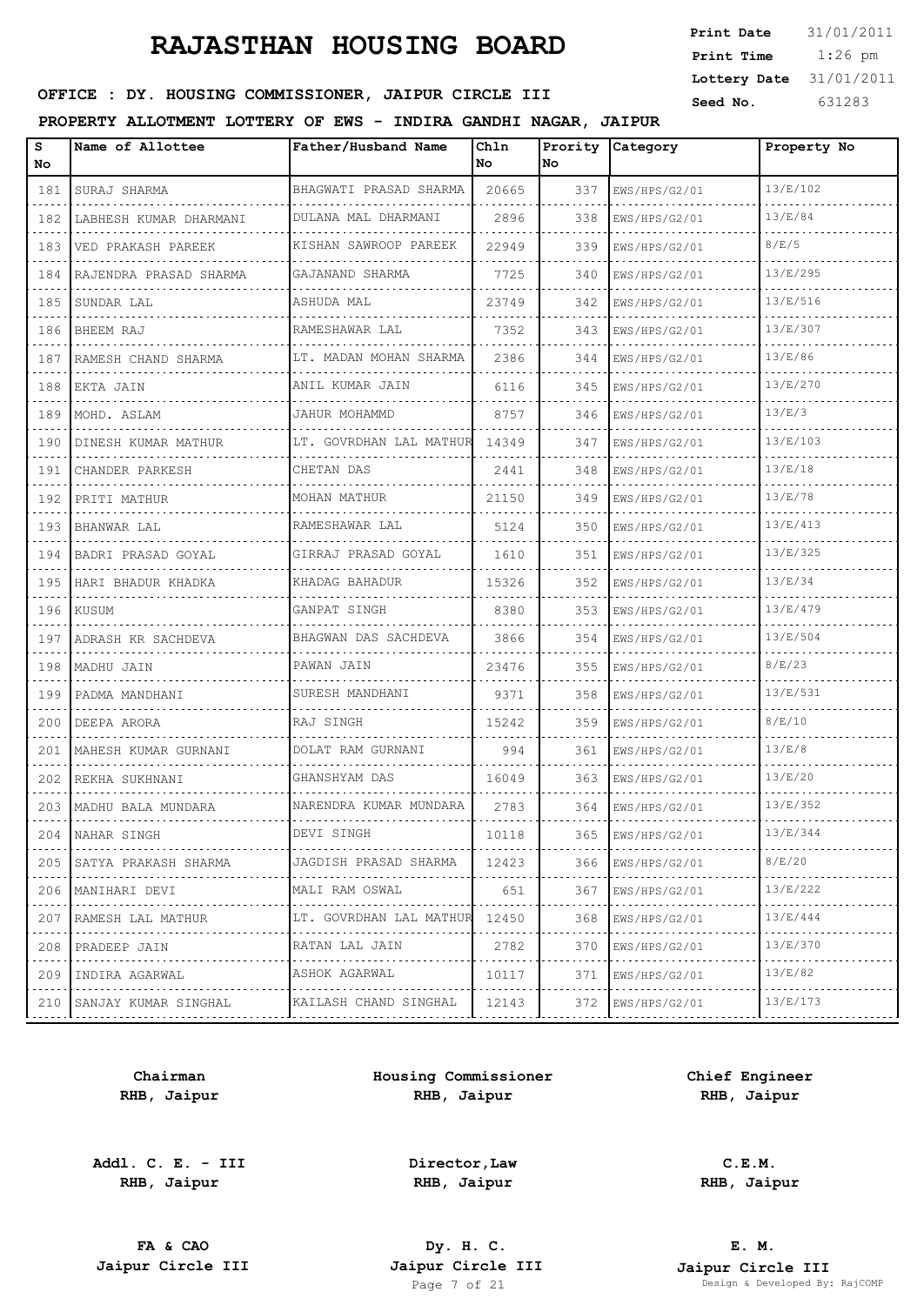| <b>Print Date</b> | 31/01/2011 |
|-------------------|------------|
| Print Time        | $1:26$ pm  |
| Lottery Date      | 31/01/2011 |
| Seed No.          | 631283     |

## OFFICE : DY. HOUSING COMMISSIONER, JAIPUR CIRCLE III

#### **PROPERTY ALLOTMENT LOTTERY OF EWS - INDIRA GANDHI NAGAR, JAIPUR**

| s<br>No         | Name of Allottee          | Father/Husband Name      | Chln<br>No | Prority<br>No. | Category      | Property No |
|-----------------|---------------------------|--------------------------|------------|----------------|---------------|-------------|
| 211             | SUSHILA DEVI GAUR         | RAMJAS GAUR              | 13771      | 373            | EWS/HPS/G2/01 | 13/E/158    |
| 212             | RAKESH KUMAR JAIN         | LAL CHAND JAIN           | 4543       | 374            | EWS/HPS/G2/01 | 13/E/409    |
| 213             | LAKHAN SINGH              | LT. HIRAMAN SINGH        | 8001       | 375            | EWS/HPS/G2/01 | 13/E/489    |
| 214             | ARCHNA SHARMA             | MANOJ KUMAR SHARMA       | 6232       | 376            | EWS/HPS/G2/01 | 8/E/40      |
| 215             | JAI KUMAR RAMNANI         | BHIRU MAL RAMNANI        | 1532       | 377            | EWS/HPS/G2/01 | 13/E/482    |
| 216             | SAVITRI SAINI             | RAKESH KUMAR SAINI       | 17444      | 379            | EWS/HPS/G2/01 | 8/E/16      |
| 217             | PADMA DEVI MOTWANI        | VASDEV MOTWANI           | 3614       | 380            | EWS/HPS/G2/01 | 8/E/24      |
| 218             | SUDHIR PATNI              | LT. CHIRNJI LAL PATNI    | 10571      | 382            | EWS/HPS/G2/01 | 13/E/67     |
| 219             | KOSALIYA DEVI             | TEJ RAM                  | 7700       | 385            | EWS/HPS/G2/01 | 13/E/63     |
| 220             | SHAKTI SINGH CHAUHAN      | SHASHI KANT SINGH        | 22004      | 386            | EWS/HPS/G2/01 | 8/E/29      |
| 221             | HEMA PASVANI              | DEV KUMAR PASWANI        | 503        | 387            | EWS/HPS/G2/01 | 13/E/402    |
| 222             | ISUNITA SONI              | RAM CHANDRA SONI         | 9800       | 388            | EWS/HPS/G2/01 | 13/E/64     |
| 223             | HEM CHAND JOSHI           | LT. SATISH CHAND JOSHI   | 20013      | 389            | EWS/HPS/G2/01 | 13/E/426    |
| 224             | PUSKAR TAILOR             | OM PRAKASH TAILOR        | 20941      | 390            | EWS/HPS/G2/01 | 13/E/490    |
| 225             | DEELIP KUMAR GOPLANI      | JEEVAT RAM GOPLANI       | 4848       | 391            | EWS/HPS/G2/01 | 13/E/475    |
| 226             | DHANSI RAM SAINI          | PRASADA RAM              | 23634      | 392            | EWS/HPS/G2/01 | 13/E/366    |
| 227             | PRAVEEN KUMAR SRIVASTAVA  | HEMANT KUMAR SRIVASTAVA  | 12557      | 393            | EWS/HPS/G2/01 | 13/E/526    |
| 228             | ATMA RAM TAK              | MAKHAN LAL TAK           | 5656       | 395            | EWS/HPS/G2/01 | 13/E/466    |
| 229             | MOHD.IQWAL KADRI          | MOHD. BAKSH KADRI        | 7913       | 396            | EWS/HPS/G2/01 | 13/E/464    |
| 230             | DINESH NAWLANI            | KANHAIYA LAL NAWLANI     | 2454       | 397            | EWS/HPS/G2/01 | 13/E/128    |
| 231             | SOHAN LAL AGARAWAL        | MITTHU LAL AGARWAL       | 7586       | 398            | EWS/HPS/G2/01 | 13/E/144    |
| 232             | PRADEEP SINGH             | RAM SINGH                | 8633       | 399            | EWS/HPS/G2/01 | 13/E/378    |
|                 | 233 THAKUR DAS CHANCHLANI | RADHA MOHAN CHANCHLANI   | 8672       | 400            | EWS/HPS/G2/01 | 8/E/39      |
| 234             | SHUSHAMA SHARMA           | DINESH SHARMA            | 2921       | 401            | EWS/HPS/G2/01 | 13/E/447    |
| 235             | SURAJ PRASAD SHARMA       | PRABHU DAYAL SHARMA<br>. | 15225      | 402            | EWS/HPS/G2/01 | 13/E/214    |
| 236             | ASHOK CHAND SHARMA        | INDER CHAND SHARMA       | 1832       | 404            | EWS/HPS/G2/01 | 13/E/389    |
| 237             | MANJU LATA GOYAL<br>.     | RAJENDRA KUMAR GUPTA     | 22795      | 405            | EWS/HPS/G2/01 | 13/E/303    |
| $\cdots$<br>238 | SUMAN BANSAL              | .<br>BHAGWAN SAHAY       | 8996       | 406            | EWS/HPS/G2/01 | 13/E/379    |
| 239             | PURUSHOTAM SHARMA<br>.    | RAMAVTAR SHARMA<br>.     | 2649       | 407            | EWS/HPS/G2/01 | 13/E/115    |
|                 | 240 RAM JYOTI SHARMA      | LT. RAMSAWROOP SHARMA    | 16729      | 408            | EWS/HPS/G2/01 | 13/E/281    |

**Chairman RHB, Jaipur**

**Addl. C. E. - III RHB, Jaipur**

**Housing Commissioner RHB, Jaipur**

**Chief Engineer RHB, Jaipur**

**Director,Law RHB, Jaipur**

**C.E.M. RHB, Jaipur**

**FA & CAO Dy. H. C.**

**E. M. Jaipur Circle III Jaipur Circle III Jaipur Circle III Jaipur Circle III Jaipur Circle III Page 8 of 21 Design & Developed By:** Page 8 Developed By: RajCOMP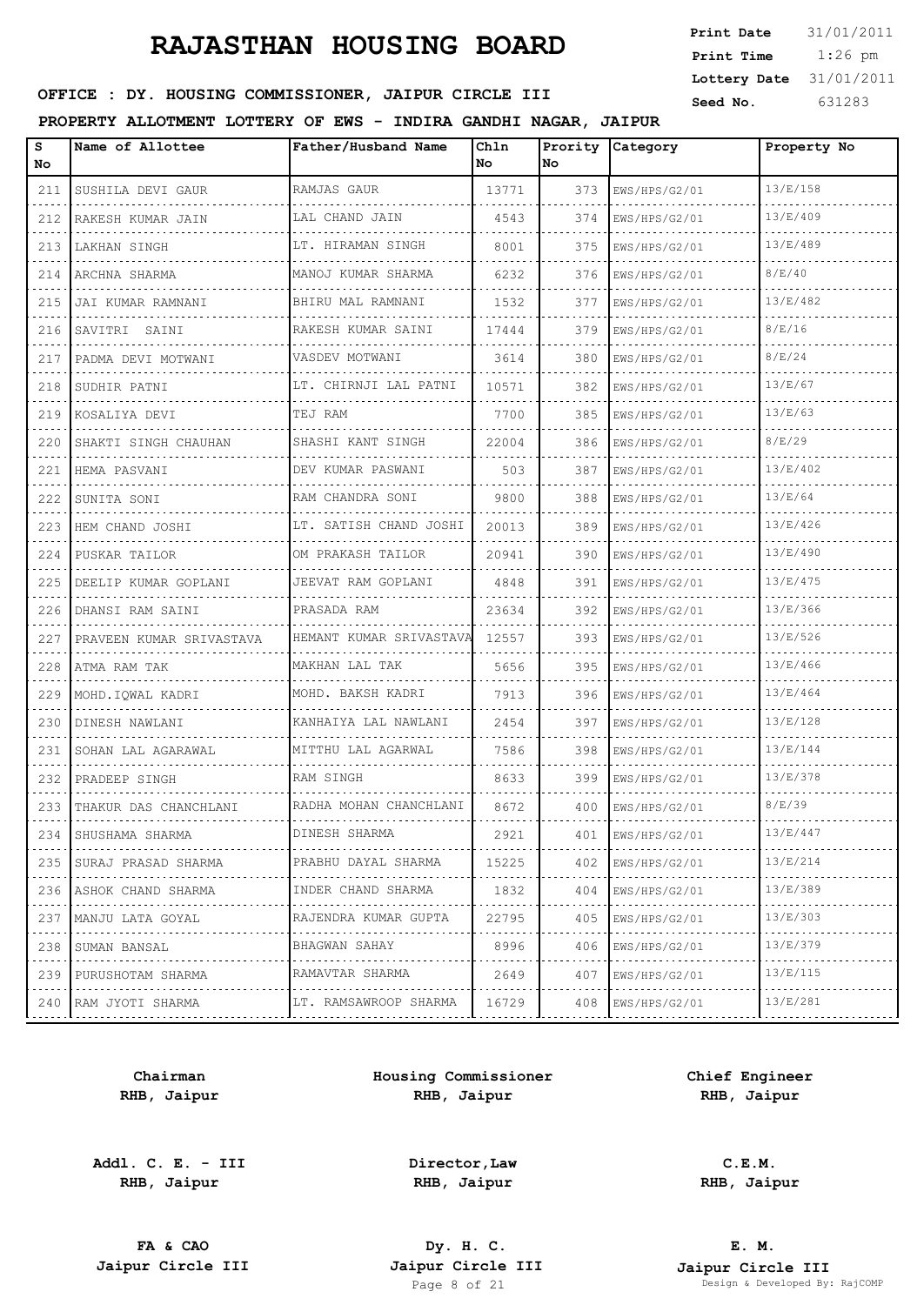| <b>Print Date</b> | 31/01/2011 |
|-------------------|------------|
| Print Time        | $1:26$ pm  |
| Lottery Date      | 31/01/2011 |
| Seed No.          | 631283     |

## OFFICE : DY. HOUSING COMMISSIONER, JAIPUR CIRCLE III

#### **PROPERTY ALLOTMENT LOTTERY OF EWS - INDIRA GANDHI NAGAR, JAIPUR**

| s<br>No | Name of Allottee              | Father/Husband Name     | Chln<br>No | Prority<br>No | Category           | Property No |
|---------|-------------------------------|-------------------------|------------|---------------|--------------------|-------------|
|         | 241 RAVINDRA YADAV            | AMAR SINGH              | 8608       | 409           | EWS/HPS/G2/01      | 13/E/105    |
| 242     | LAJWANTI                      | BHAGCHAND THAWANI       | 690        | 410           | EWS/HPS/G2/01      | 13/E/533    |
|         | 243 PANDIT ARUN KR AODICHITYA | SURYA PRAKASH AODICHITY | 5543       | 411           | EWS/HPS/G2/01      | 13/E/327    |
|         | 244   MUKESH KUMAR JAIN       | LT. BABU LAL JIAN       | 22102      | 412           | EWS/HPS/G2/01      | 13/E/371    |
|         | 245 RAJENDRA PAREEK           | LT. HARMUKH PAREEK      | 19102      | 413           | EWS/HPS/G2/01      | 8/E/30      |
|         | 246   ANJALI                  | BHAGWAN DAS             | 257        | 414           | EWS/HPS/G2/01      | 13/E/87     |
|         | 247   AMER CHAND SANI         | BADRI LAL SAINI         | 6738       | 415           | EWS/HPS/G2/01      | 13/E/412    |
| 248     | VASIM FATMA                   | VAJI UL HASAN           | 13127      | 416           | EWS/HPS/G2/01      | 13/E/202    |
| 249     | HARISH KUMAR DAYANI           | VIJAY KUMAR DAYANI      | 2970       | 417           | EWS/HPS/G2/01      | 13/E/174    |
| 250     | INDU WALA MORDHANI            | PURUSHOTAM MORDHANI     | 8174       | 419           | EWS/HPS/G2/01      | 13/E/318    |
| 251     | PRABHA NIGAM                  | LT. ARUN KUMAR NIGAM    | 621        | 420           | EWS/HPS/G2/01      | 13/E/58     |
| 252     | PRABHU SINGH                  | MOHAN SINGH             | 5201       | 421           | EWS/HPS/G2/01      | 13/E/537    |
| 253     | BISMILLAH BANO                | ALLANOOR                | 16519      | 422           | EWS/HPS/G2/01      | 13/E/97     |
| 254     | SHANKAR LAL KUMAWAT           | HEERA LAL KUMAWAT       | 3887       | 423           | EWS/HPS/G2/01      | 13/E/493    |
| 255     | VANDANA KHARE                 | DHIRENDRA KHARE         | 8413       | 424           | EWS/HPS/G2/01      | 13/E/458    |
| 256     | HARISH KUMAR HEMNANI          | SOMJI MAL SINDHI<br>.   | 22438      | 425           | EWS/HPS/G2/01      | 13/E/131    |
|         | 257   UMESH KUMAR             | SHREECHAND NAIYAR       | 7174       | 426           | EWS/HPS/G2/01      | 13/E/9      |
| 258     | THAKURI DEVI MEERCHANDANI     | MEGHRAJ MEERCHANDANI    | 3115       | 427           | EWS/HPS/G2/01      | 13/E/286    |
| 259     | DEV DUTT SHARMA               | PUKHARAJ SHARMA         | 22162      | 428           | EWS/HPS/G2/01      | 13/E/495    |
| 260     | ASHOK KUMAR                   | ASHAN DAS               | 20283      | 429           | EWS/HPS/G2/01      | 13/E/69     |
| 261     | GULSHAN JUNEJA                | ASHA RAM JUNEJA         | 558        | 430           | EWS/HPS/G2/01      | 13/E/107    |
| 262     | SATYA NARAYAN SHARMA          | LT. KALYAN MAL SHARMA   | 5717       | 431           | EWS/HPS/G2/01      | 13/E/478    |
|         | 263 INEETEN TIVARI            | S.P. TIWARI             | 20832      | 432           | EWS/HPS/G2/01      | 13/E/514    |
| 264     | TULSI DAS HARPALANI           | KHEM CHAND HARPALANI    | 3484       | 433           | EWS/HPS/G2/01      | 13/E/299    |
|         | 265 LAXMI DEVI                | DHANNA LAL RAMANI       | 22495      | 435           | EWS/HPS/G2/01      | 13/E/22     |
|         | 266   BHARAT LAL SHARMA       | RAMJI LAL SHARMA        | 7848       | 436           | EWS/HPS/G2/01      | 13/E/334    |
| 267     | RAMESH CHAND KOCHAR<br>.      | BAISHAKHI RAM KOCHAR    | 728        | 437           | EWS/HPS/G2/01<br>. | 13/E/422    |
| 268     | HANSI PUJARI                  | HARISH PUJARI           | 19120      | 438           | EWS/HPS/G2/01      | 13/E/272    |
|         | 269 ABDUL SHAKEER             | ABDUL VAHEED<br>.       | 487        | 440           | EWS/HPS/G2/01<br>. | 13/E/159    |
|         | 270 PARAS RAM                 | TEK CHAND               | 12084      | 441           | EWS/HPS/G2/01      | 13/E/386    |
|         |                               |                         |            |               |                    |             |

**Chairman RHB, Jaipur**

**Addl. C. E. - III RHB, Jaipur**

**Housing Commissioner RHB, Jaipur**

**Chief Engineer RHB, Jaipur**

**Director,Law RHB, Jaipur**

**C.E.M. RHB, Jaipur**

**FA & CAO Dy. H. C.**

**E. M. Jaipur Circle III Jaipur Circle III Jaipur Circle III Jaipur Circle III Jaipur Circle III Page 9 of 21 Design & Developed By:** Page 9 of 21 Design & Developed By: RajCOMP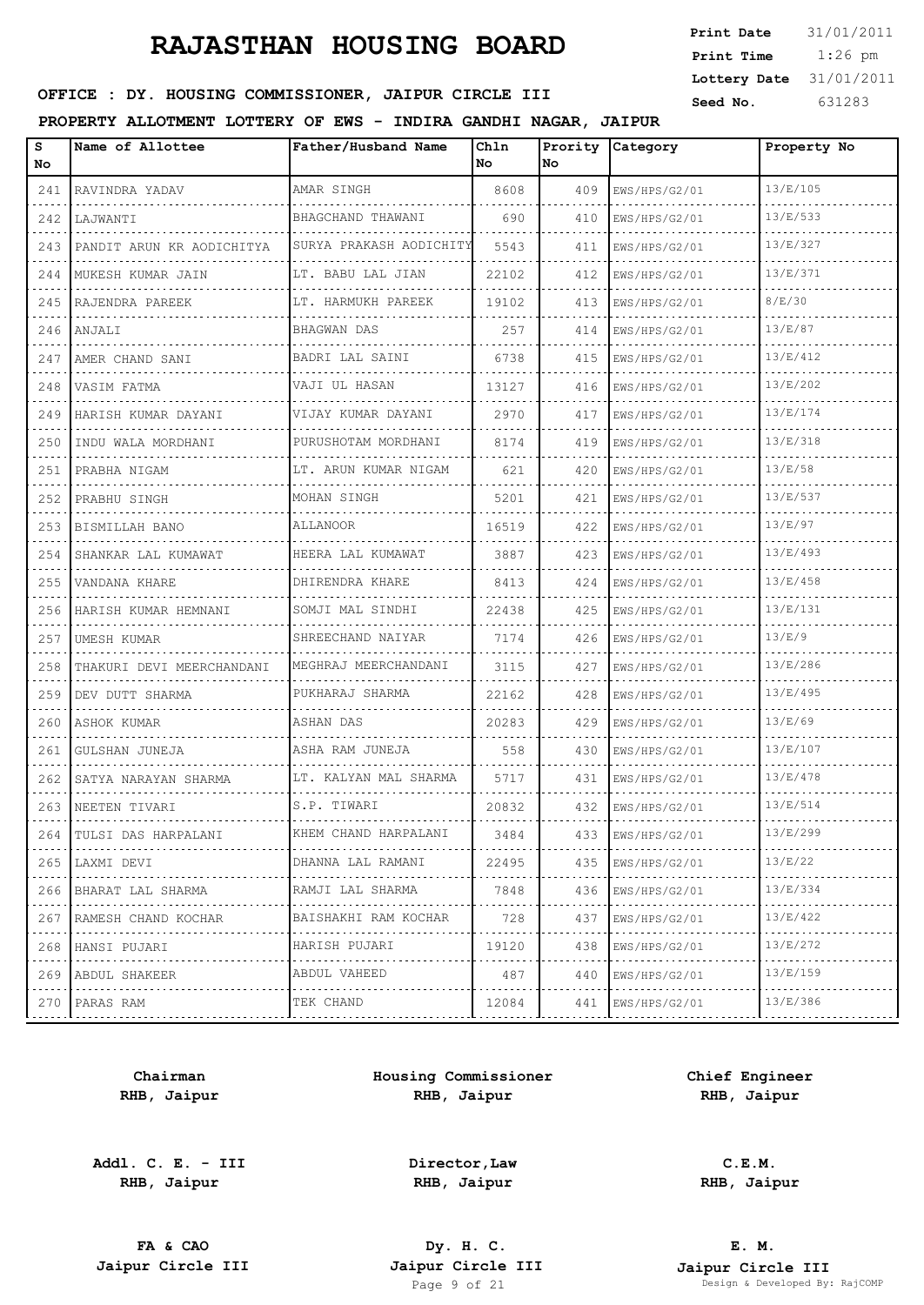| <b>Print Date</b> | 31/01/2011 |
|-------------------|------------|
| Print Time        | $1:26$ pm  |
| Lottery Date      | 31/01/2011 |
| Seed No.          | 631283     |

## OFFICE : DY. HOUSING COMMISSIONER, JAIPUR CIRCLE III

#### **PROPERTY ALLOTMENT LOTTERY OF EWS - INDIRA GANDHI NAGAR, JAIPUR**

| s<br>No | Name of Allottee               | Father/Husband Name      | Chln<br>No | Prority<br>No. | Category      | Property No |
|---------|--------------------------------|--------------------------|------------|----------------|---------------|-------------|
| 271     | BANWARI LAL SHARMA<br><u>.</u> | LT. NATHU RAM            | 20757      | 443            | EWS/HPS/G2/01 | 13/E/119    |
| 272     | NIRMALA DEVI KHATRI            | KANHAIYA LAL KHATRI<br>. | 3085       | 444            | EWS/HPS/G2/01 | 13/E/518    |
| 273     | KAYAMUDDIN KURAISHI<br>.       | KAMRUDDIN KURAISHI       | 9459       | 445            | EWS/HPS/G2/01 | 13/E/178    |
| 274     | SUDHIR BHARDWAJ                | M.S. BHARDWAJ            | 9341       | 446            | EWS/HPS/G2/01 | 13/E/320    |
| 275     | ASHOK RAJANI                   | NARAYAN DAS RAJANI       | 64         | 447            | EWS/HPS/G2/01 | 8/E/36      |
| 276     | SUDHIR SRIVASTAVA              | JAGDISH PRASAD SRIVASTA  | 19396      | 448            | EWS/HPS/G2/01 | 13/E/476    |
| 277     | MAHADEV GURNANI                | MEER CHAND GURNANI       | 9151       | 449            | EWS/HPS/G2/01 | 13/E/487    |
| 278     | DAMODHAR LAL CHIPA             | CHIMAN LAL CHIPA         | 4815       | 450            | EWS/HPS/G2/01 | 13/E/521    |
| 279     | CHANDRESH KUMARI               | VIMAL CHAND              | 19854      | 453            | EWS/HPS/G2/01 | 13/E/391    |
| 280     | SHANKAR LAL SANI               | HANUMAN SAHAY SAINI      | 11014      | 455            | EWS/HPS/G2/01 | 8/E/33      |
| 281     | NATHI DEVI                     | LT. NATHU LAL            | 15999      | 456            | EWS/HPS/G2/01 | 13/E/441    |
| 282     | VASDEV                         | YAMAN DAS                | 7957       | 458            | EWS/HPS/G2/01 | 13/E/289    |
| 283     | KRISHNA DEVI SHARMA            | RAMESH CHAND SHARMA      | 14223      | 459            | EWS/HPS/G2/01 | 13/E/134    |
| 284     | ASHOK KUMAR SHARMA             | RAM KUMAR                | 3466       | 460            | EWS/HPS/G2/01 | 13/E/74     |
| 285     | SUNITA SHARMA                  | VINOD SHARMA             | 18621      | 462            | EWS/HPS/G2/01 | 13/E/109    |
| 286     | SUNIL JOSHI                    | GANESH DUT JOSHI<br>.    | 1018       | 463            | EWS/HPS/G2/01 | 13/E/445    |
| 287     | GYATRI DEVI SEWKANI            | HEERA LAL SEWKANI        | 13739      | 464            | EWS/HPS/G2/01 | 13/E/111    |
| 288     | HEMANT JAIN                    | VIRENDRA KUMAR JAIN      | 5729       | 465            | EWS/HPS/G2/01 | 13/E/108    |
| 289     | VIMLA KUMARI                   | RAMAKANT MISRA           | 7742       | 466            | EWS/HPS/G2/01 | 13/E/341    |
| 290     | AJIT MISHRA                    | SURESH CHANDRA MISHRA    | 22766      | 468            | EWS/HPS/G2/01 | 13/E/68     |
| 291     | NARENDRA BHATIA                | SUNDER LAL BHATIA        | 9541       | 469            | EWS/HPS/G2/01 | 13/E/219    |
| 292     | DILIP SHARMA                   | LT. UDHAV SHARMA         | 2432       | 470            | EWS/HPS/G2/01 | 13/E/508    |
|         | 293 MOHD SADEEK CHOPDAR        | YASEEN CHOPDAR           | 17131      | 471            | EWS/HPS/G2/01 | 13/E/209    |
| 294     | MANISH VERMA                   | LT. BAJARNAG LAL TAILOR  | 7945       | 472            | EWS/HPS/G2/01 | 13/E/225    |
| 295     | LAKHMI CHAND NANDWANI          | HUKUMAT RAY NANDWANI     | 14         | 473            | EWS/HPS/G2/01 | 13/E/484    |
| 296     | SURENDRA SINGH SHEKHAWAT       | DAL SINGH SHEKHAWAT      | 6464       | 474            | EWS/HPS/G2/01 | 13/E/530    |
| 297     | KAVITA DAGER                   | KAILASH DAGER<br>.       | 22734      | 475            | EWS/HPS/G2/01 | 13/E/566    |
| 298     | PHAIJ AHMED                    | FAQIR MOHD.              | 16398      | 477            | EWS/HPS/G2/01 | 13/E/141    |
| 299     | RAJESH KUMAR SHARMA            | RADHESHYAM DAS<br>.      | 23365      | 478            | EWS/HPS/G2/01 | 8/E/12      |
| 300     | RAM KUMAR BAGDI                | BHAGWAN RAM<br>.         | 18563      | 479            | EWS/HPS/G2/01 | 13/E/165    |
|         |                                |                          |            |                |               |             |

**Chairman RHB, Jaipur**

**Addl. C. E. - III RHB, Jaipur**

**Housing Commissioner RHB, Jaipur**

**Chief Engineer RHB, Jaipur**

**Director,Law RHB, Jaipur**

**FA & CAO Dy. H. C.**

**C.E.M. RHB, Jaipur**

**E. M. Jaipur Circle III Jaipur Circle III Jaipur Circle III Jaipur Circle III Jaipur Circle III Page 10 of 21 Design & Developed By:** Pesign & Developed By: RajCOMP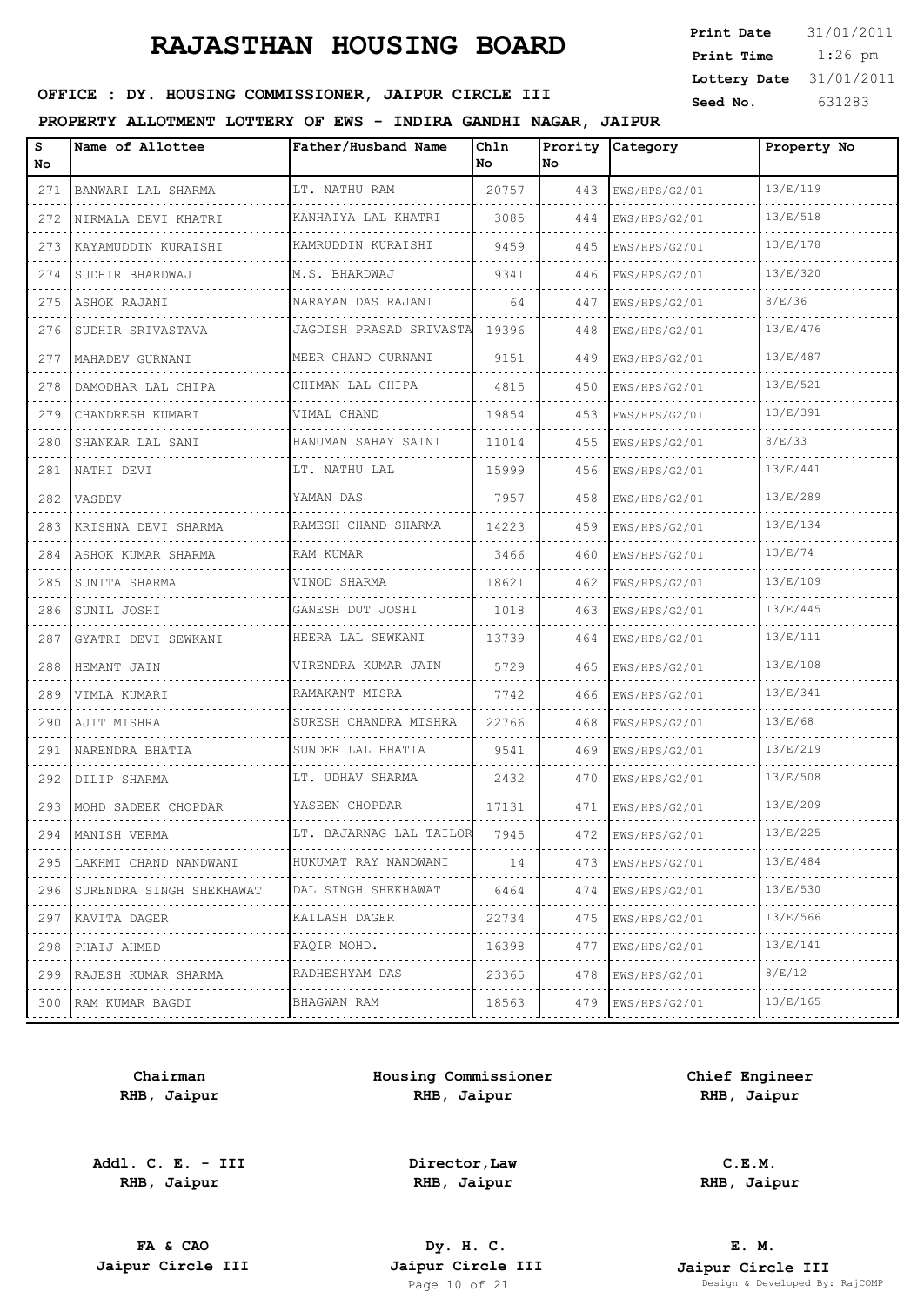| <b>Print Date</b> | 31/01/2011 |
|-------------------|------------|
| Print Time        | $1:26$ pm  |
| Lottery Date      | 31/01/2011 |
| Seed No.          | 631283     |

## OFFICE : DY. HOUSING COMMISSIONER, JAIPUR CIRCLE III

#### **PROPERTY ALLOTMENT LOTTERY OF EWS - INDIRA GANDHI NAGAR, JAIPUR**

| s<br>No. | Name of Allottee         | Father/Husband Name   | Chln<br>No. | Prority<br>No. | Category           | Property No |
|----------|--------------------------|-----------------------|-------------|----------------|--------------------|-------------|
| 301      | MAHESH KUMAR SATNANI     | SUKHRAM SATNANI       | 3942        | 480            | EWS/HPS/G2/01      | 13/E/287    |
| 302      | RAM NIWAS                | KASHI RAM             | 16322       | 481            | EWS/HPS/G2/01      | 13/E/257    |
| 303      | MANOJ SRIMAL             | TARA CHAND SRIMAL     | 8160        | 482            | EWS/HPS/G2/01      | 8/E/8       |
| 304      | RANJEET SINGH HORA       | LT. DARSHAN SINGH     | 972         | 483            | EWS/HPS/G2/01      | 13/E/154    |
| 305      | JASWANT NARUKA           | DEVI SINGH            | 14760       | 484            | EWS/HPS/G2/01      | 13/E/346    |
| 306      | VASDEV                   | GAGAN DAS             | 17809       | 485            | EWS/HPS/G2/01      | 13/E/423    |
| 307      | AMRIT DEVI SETHI         | ISHAWAR KUMAR SETHI   | 2586        | 486            | EWS/HPS/G2/01      | 13/E/187    |
| 308      | SANTOSH MATHUR           | DINESH MATHUR         | 12107       | 487            | EWS/HPS/G2/01      | 13/E/522    |
| 309      | GEHI MAL                 | TOTA RAM              | 1907        | 490            | EWS/HPS/G2/01      | 13/E/112    |
| 310      | JAGDISH CHAND JAIN       | LT. MANOHAR LAL JAIN  | 6580        | 491            | EWS/HPS/G2/01      | 13/E/421    |
| 311      | GYAN DEVI MANVANI        | PARMANAND MANVANI     | 10875       | 492            | EWS/HPS/G2/01      | 13/E/453    |
| 312      | MOHD YUNUS CHABRI        | ABDUL REHMAN          | 1965        | 493            | EWS/HPS/G2/01      | 13/E/517    |
| 313      | DILESHWARI DEVI          | LT. SURENDRA SINGH    | 17595       | 494            | EWS/HPS/G2/01      | 8/E/9       |
| 314      | DASHRATH SINGH           | HARI SINGH            | 16407       | 495            | EWS/HPS/G2/01      | 13/E/217    |
| 315      | ANIL KUMAR TANK          | RAMESH CHAND TAILOR   | 11729       | 496            | EWS/HPS/G2/01      | 13/E/457    |
| 316      | GIRDHARI LAL AGARWAL     | RAMESHAWAR PRASAD     | 3499        | 497            | EWS/HPS/G2/01      | 13/E/345    |
| 317      | SARAD SINGHAL            | RAM LAL SINGHAL       | 17617       | 498            | EWS/HPS/G2/01      | 13/E/469    |
| 318      | YAKOOB KHAN              | NAZAR MOHD.           | 20358       | 499            | EWS/HPS/G2/01      | 13/E/30     |
| 319      | VIKRAM VERMA             | DARSHAN LAL VERMA     | 380         | 500            | EWS/HPS/G2/01      | 13/E/175    |
| 320      | SURENDRA KUMAR SHARMA    | LT. RAMESHAWAR DAYAL  | 5594        | 501            | EWS/HPS/G2/01<br>. | 13/E/534    |
| 321      | PRAS RAM LAKHANI         | FAGUN MAL             | 15938       | 502            | EWS/HPS/G2/01      | 13/E/470    |
| 322      | JETHA NAND GANGWANI      | TOPAN DAS GANGWANI    | 3317        | 503            | EWS/HPS/G2/01      | 13/E/430    |
| 323      | SARLA BHOJWANI           | HARISH BHOJWANI       | 12759       | 504            | EWS/HPS/G2/01      | 13/E/268    |
|          | 324 SHAMHU DAYAL GUPTA   | RADHESYAM MATHA       | 11097       | 505            | EWS/HPS/G2/01      | 13/E/216    |
| 325      | BRIJ BHUSHAN SHARMA<br>. | HAJARI LAL SHARMA     | 6188        | 506            | EWS/HPS/G2/01<br>. | 13/E/29     |
| 326      | MISS NOOR-A-KHAN         | A.U. KHAN             | 19081       | 508            | EWS/HPS/G2/01      | 13/E/498    |
| 327      | ATUL RAI                 | LAL BAHADUR RAI<br>.  | 5177        | 511            | EWS/HPS/G2/01<br>. | 13/E/529    |
| 328      | HOT CHAND                | THAKUR DAS            | 8161        | 512            | EWS/HPS/G2/01      | 13/E/357    |
| 329      | ANJU SHARMA              | JAGDISH PRASAD SHARMA | 3540        | 513            | EWS/HPS/G2/01      | 13/E/238    |
| 330      | SHALU MARWAHA            | SANJAY MARWAHA<br>.   | 17401       | 514            | EWS/HPS/G2/01      | 13/E/176    |
|          |                          |                       |             |                |                    |             |

**Chairman RHB, Jaipur**

**Addl. C. E. - III RHB, Jaipur**

**Housing Commissioner RHB, Jaipur**

**Chief Engineer RHB, Jaipur**

**Director,Law RHB, Jaipur**

**C.E.M. RHB, Jaipur**

**FA & CAO Dy. H. C.**

**E. M. Jaipur Circle III Jaipur Circle III Jaipur Circle III Jaipur Circle III Jaipur Circle III Page 11 of 21 Design & Developed By:** Pesign & Developed By: RajCOMP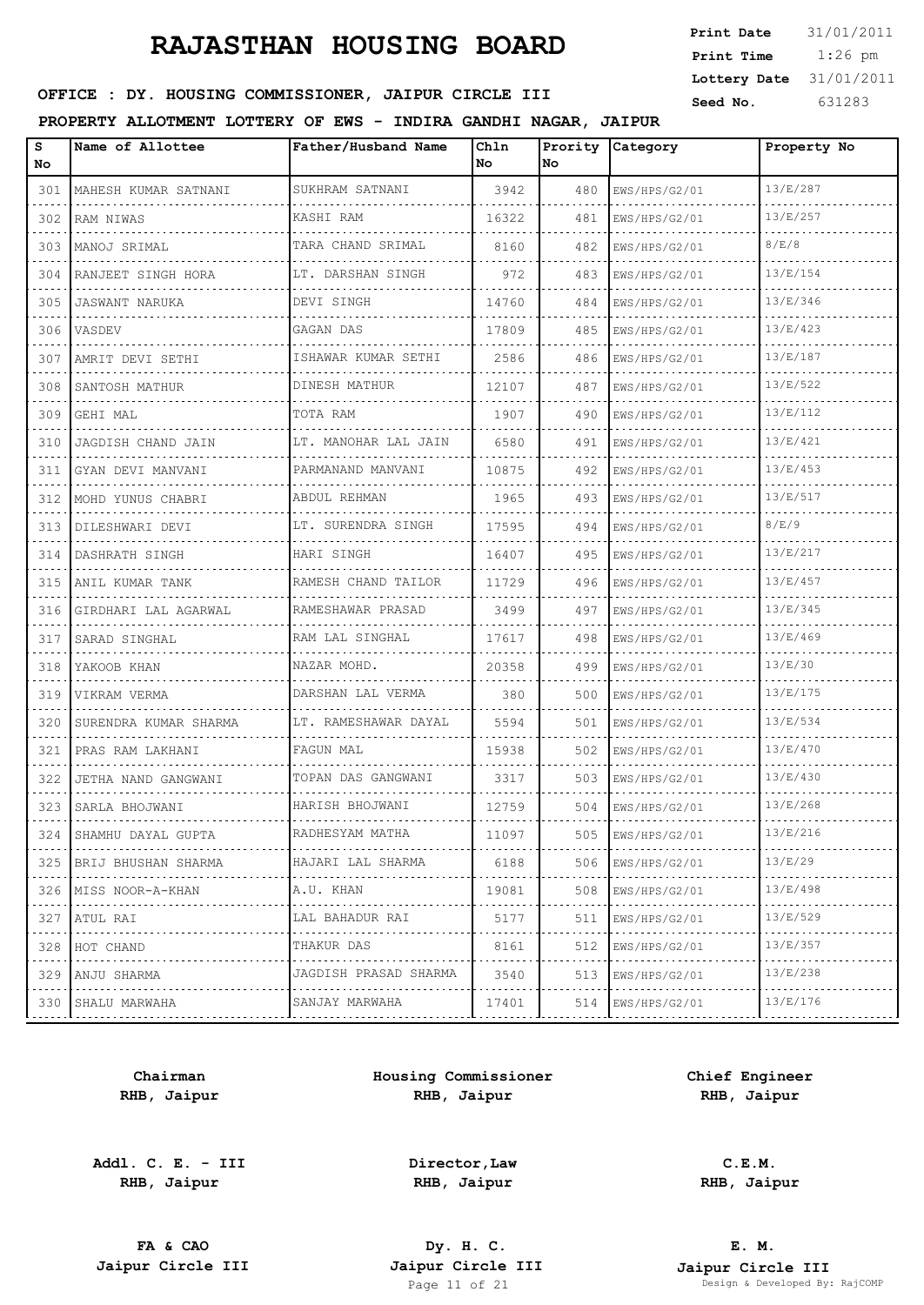| <b>Print Date</b> | 31/01/2011 |
|-------------------|------------|
| Print Time        | $1:26$ pm  |
| Lottery Date      | 31/01/2011 |
| Seed No.          | 631283     |

### OFFICE : DY. HOUSING COMMISSIONER, JAIPUR CIRCLE III

#### **PROPERTY ALLOTMENT LOTTERY OF EWS - INDIRA GANDHI NAGAR, JAIPUR**

| s<br>No | Name of Allottee         | Father/Husband Name      | Chln<br>No | Prority<br>No. | <b>Category</b>    | Property No |
|---------|--------------------------|--------------------------|------------|----------------|--------------------|-------------|
| 331     | ANITA DEVI CHAUMAL<br>.  | RAMESH CHANDRA CHAUMAL   | 15197      | 515            | EWS/HPS/G2/01      | 13/E/265    |
| 332     | RAJ KISHORE GURNANI      | DOLAT RAM GURNANI<br>.   | 996        | 516            | EWS/HPS/G2/01      | 13/E/418    |
| 333     | VIJAY KUMAR SHARMA       | LT. SURAJBHAN SHARMA     | 11467      | 517            | EWS/HPS/G2/01      | 13/E/506    |
| 334     | ANJU GUPTA               | DINESH KUMAR             | 9025       | 520            | EWS/HPS/G2/01      | 13/E/539    |
| 335     | DWARIKA PD. SHARMA       | HANUMAN SHARMA           | 6941       | 521            | EWS/HPS/G2/01      | 13/E/556    |
| 336     | KAMLA DEVI               | RAJENDRA SAIN            | 21633      | 522            | EWS/HPS/G2/01      | 13/E/182    |
| 337     | VIDHIYA DEVI BHATNAGAR   | LT. PARMATMA SAWROOP     | 3861       | 523            | EWS/HPS/G2/01      | 13/E/451    |
| 338     | SANJU DEVI SAINI         | GOPAL LAL SAINI          | 23809      | 524            | EWS/HPS/G2/01      | 13/E/564    |
| 339     | SANTOSH DEVI AODICHYA    | ARUN KUMAR AODICHYA      | 5539       | 525            | EWS/HPS/G2/01      | 13/E/419    |
| 340     | CHATAN KUMAR GURNANI     | DOLAT RAM GURNANI        | 989        | 526            | EWS/HPS/G2/01      | 13/E/288    |
| 341     | MADHU SHARMA             | VINOD KUMAR SHARMA       | 16580      | 527            | EWS/HPS/G2/01      | 13/E/535    |
| 342     | UMA SHARMA               | KANHAIYA LAL SHARMA      | 16725      | 528            | EWS/HPS/G2/01      | 8/E/27      |
| 343     | PREM NARAYAN SHARMA      | HARI RAM SHARMA          | 4212       | 529            | EWS/HPS/G2/01      | 13/E/26     |
| 344     | LALIT SHRIMAL            | RADHESYAM SHRIMAL        | 13243      | 530            | EWS/HPS/G2/01      | 13/E/203    |
| 345     | KAMLA                    | LT. MAN SINGH            | 7007       | 531            | EWS/HPS/G2/01      | 13/E/57     |
| 346     | JAI PRAKASH              | U.R. MANJU               | 13432      | 532            | EWS/HPS/G2/01      | 13/E/415    |
| 347     | CHAMAN VARSHNEY          | RAM CHANDRA VARSHNEY     | 13481      | 533            | EWS/HPS/G2/01      | 8/E/14      |
| 348     | SEEMA DADHICHI           | PRABHU DAYAL SHARMA      | 21586      | 535            | EWS/HPS/G2/01      | 13/E/330    |
| 349     | NEERAJ KUMAR SHARMA      | BANWARI LAL SHARMA       | 933        | 536            | EWS/HPS/G2/01      | 8/E/15      |
| 350     | KIRAN SHARMA             | LT. RAM PYARE SHARMA     | 18375      | 537            | EWS/HPS/G2/01      | 13/E/33     |
| 351     | SHILPI MATHUR            | RAJEEV MATHUR            | 5762       | 538            | EWS/HPS/G2/01      | 13/E/54     |
| 352     | SUNITA SHARMA            | LT. VIJAY KUMAR SHARMA   | 3642       | 539            | EWS/HPS/G2/01      | 13/E/437    |
| 353     | BHAVESH GOTAM            | UPENDRA KUMAR GOTAM      | 13010      | 540            | EWS/HPS/G2/01      | 13/E/39     |
| 354     | POONAM GANDHI            | ANIL KUMAR GANDHI        | 7837       | 541            | EWS/HPS/G2/01      | 13/E/433    |
| 355     | RAKESH KUMAR SHARMA<br>. | KALYAN SAHAY SHARMA<br>. | 13392      | 542            | EWS/HPS/G2/01      | 13/E/6      |
| 356     | RUKMANI DEVI SAIN        | HARI NARAYAN SAIN        | 674        | 543            | EWS/HPS/G2/01      | 13/E/432    |
| 357     | MOHAMMED MOHASIN KURESHI | MOHD. ANISH KURESHI<br>. | 18471      | 544            | EWS/HPS/G2/01<br>. | 13/E/375    |
| 358     | INDER SINGH              | NEMI CHAND               | 17146      | 547            | EWS/HPS/G2/01      | 13/E/313    |
| 359     | PHOOL CHAND KHATRI       | KESA MAL KHATRI<br>.     | 11839      | 548            | EWS/HPS/G2/01<br>. | 13/E/77     |
|         | 360 BABU LAL SHARMA      | JAGDISH NARAYAN SHARMA   | 11191      | 549            | EWS/HPS/G2/01<br>. | 13/E/331    |

**Chairman RHB, Jaipur**

**Addl. C. E. - III RHB, Jaipur**

**Housing Commissioner RHB, Jaipur**

**Chief Engineer RHB, Jaipur**

**Director,Law RHB, Jaipur**

**C.E.M. RHB, Jaipur**

**FA & CAO Dy. H. C.**

**E. M. Jaipur Circle III Jaipur Circle III Jaipur Circle III Jaipur Circle III Jaipur Circle III Page 12 of 21 Design & Developed By:** Page 12 of 21 Design & Developed By: RajCOMP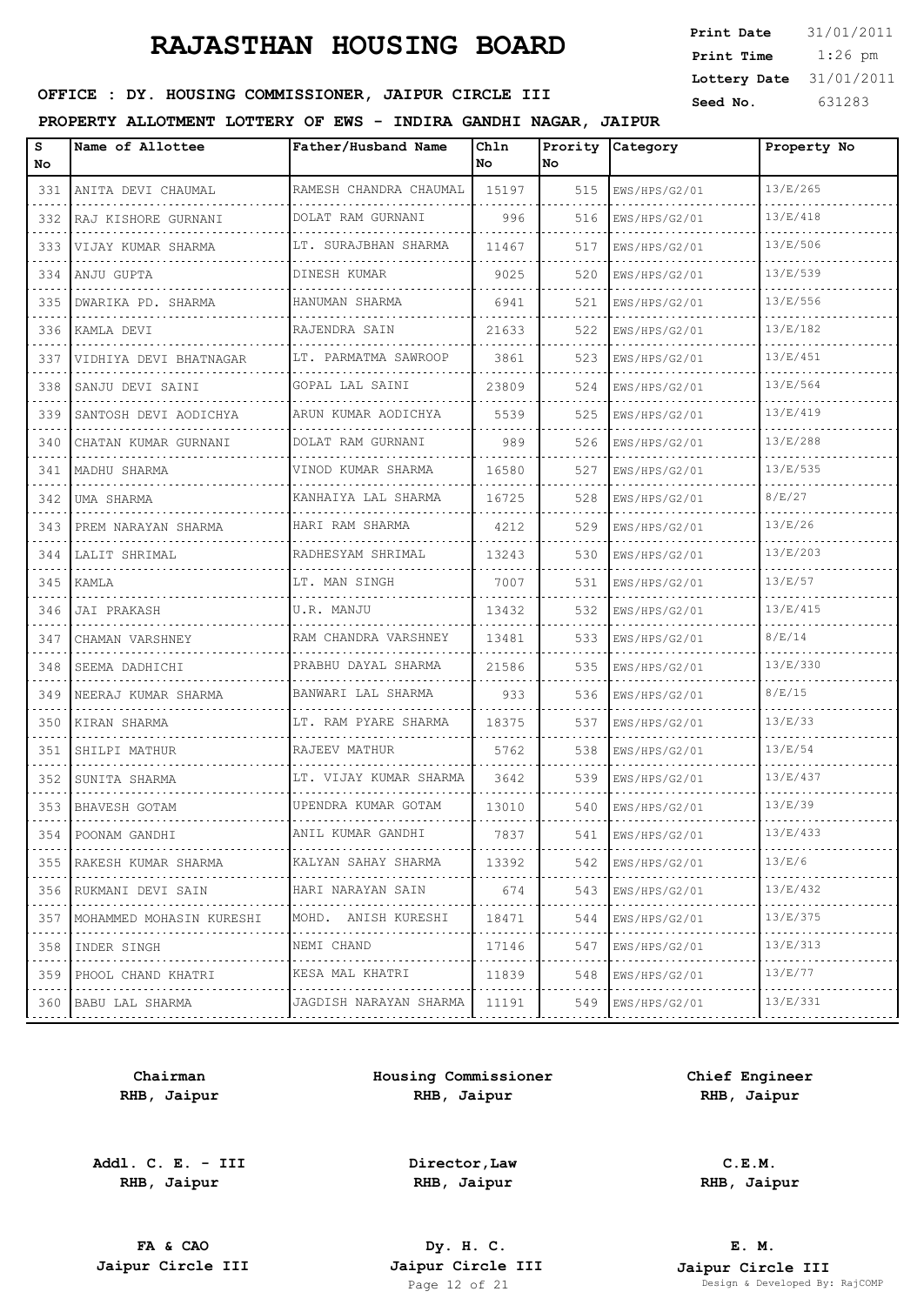1:26 pm **Print Date**  $31/01/2011$ **Print Time Lottery Date** 31/01/2011

## **SEED OFFICE : DY. HOUSING COMMISSIONER, JAIPUR CIRCLE III** Seed No. 631283

#### **PROPERTY ALLOTMENT LOTTERY OF EWS - INDIRA GANDHI NAGAR, JAIPUR**

| s<br>No | Name of Allottee          | Father/Husband Name    | Ch1n<br>No | No  | Prority Category | Property No |
|---------|---------------------------|------------------------|------------|-----|------------------|-------------|
| 361     | BHAGWANT SINGH            | DALJEET SINGH          | 3314       | 550 | EWS/HPS/G2/01    | 13/E/549    |
| 362     | JAGDISH KUMAR VASWANI     | BHAGWAN DAS VASWANI    | 21         | 553 | EWS/HPS/G2/01    | 13/E/227    |
| 363     | DEVKI NANDAN GUPTA        | KISHORI LAL GUPTA      | 23491      | 554 | EWS/HPS/G2/01    | 13/E/55     |
| 364     | LAL CHAND JAIN            | SUNDER LAL JAIN        | 10826      | 555 | EWS/HPS/G2/01    | 13/E/545    |
| 365     | KANHAIYA LAL JANGID       | GOPAL JANGID           | 4168       | 556 | EWS/HPS/G2/01    | 13/E/101    |
| 366     | INISHA SHARMA             | BHUPESH BHARTI         | 12828      | 557 | EWS/HPS/G2/01    | 13/E/278    |
| 367     | PRAMOD KUMAR GARG         | SHIV PRASAD GARG       | 9789       | 560 | EWS/HPS/G2/01    | 13/E/62     |
| 368     | DEEP CHAND TRILOKANI      | DARYANA MAL TRILOKANI  | 7970       | 561 | EWS/HPS/G2/01    | 13/E/536    |
| 369     | ANANDI SAIN               | LT. BHAGWAN SAHAI SAIN | 16659      | 562 | EWS/HPS/G2/01    | 13/E/558    |
| 370     | THAKUR DAS CHITWANI       | HEERA LAL CHITWANI     | 1461       | 563 | EWS/HPS/G2/01    | 13/E/90     |
| 371     | SHARAWAN KUMAR TIWADI     | PRAKASH NARAYAN TIWARI | 13891      | 564 | EWS/HPS/G2/01    | 13/E/275    |
| 372     | ABIDHA                    | CHHUTAN LEELGAR        | 23034      | 565 | EWS/HPS/G2/01    | 13/E/260    |
| 373     | AYAL DAS LALWANI          | KARM CHAND LALWANI     | 3075       | 566 | EWS/HPS/G2/01    | 13/E/563    |
| 374     | MUKESH KUMAR JAIN         | LT. RAJ KUMAR JAIN     | 16966      | 567 | EWS/HPS/G2/01    | 13/E/1      |
| 375     | KAMLA                     | ASHOK KUMAR            | 10702      | 568 | EWS/HPS/G2/01    | 13/E/59     |
| 376     | LAXMAN DASS GOKLANI       | MOTI RAM GOKLANI       | 567        | 569 | EWS/HPS/G2/01    | 13/E/474    |
| 377     | GAYTRI BOHRA              | NARAYAN PRASAD BOHRA   | 14044      | 570 | EWS/HPS/G2/01    | 13/E/218    |
| 378     | MUKESH KUMAR SINGAL       | PRAHLAD KUMAR SINGAL   | 23493      | 572 | EWS/HPS/G2/01    | 13/E/372    |
| 379     | ANJU DEVI                 | PAPPU LAL PRAJAPATI    | 21917      | 573 | EWS/HPS/G2/01    | 13/E/361    |
| 380     | NAND RAM                  | LT. DATA RAM SHARMA    | 4855       | 576 | EWS/HPS/G2/01    | 13/E/540    |
| 381     | DILIP KUMAR ASNANI        | PREM CHAND ASNANI      | 19908      | 577 | EWS/HPS/G2/01    | 13/E/47     |
| 382     | AMIT KUMAR SOGANI         | HARAK CHAND SOGANI     | 1444       | 579 | EWS/HPS/G2/01    | 13/E/456    |
| 383     | BHARAT LAL                | LATUR RAM              | 11525      | 580 | EWS/HPS/G2/01    | 13/E/61     |
| 384     | MADHU ARYA                | JAGAT ARYA             | 5206       | 581 | EWS/HPS/G2/01    | 13/E/477    |
| 385     | RAJA KUMARI SAIN          | KISHAN GOPAL SAIN      | 3255       | 582 | EWS/HPS/G2/01    | 13/E/143    |
| 386     | .<br>VIDHYA DEVI UDAIRANI | .<br>GANGARAM UDAIRANI | 21738      | 583 | EWS/HPS/G2/01    | 13/E/113    |
| 387     | PHOOL SINGH SAINI         | PRABHATI LAL SAINI     | 12641      | 584 | EWS/HPS/G2/01    | 13/E/195    |
| 388     | .<br>RAJESH KUMAR         | PRAHLAD RAM            | 21190      | 585 | EWS/HPS/G2/01    | 13/E/230    |
| 389     | .<br>DARSHNA DIXIT<br>.   | LT. MAHESH KUMAR DIXIT | 6882       | 586 | EWS/HPS/G2/01    | 13/E/557    |
| 390     | JAISUN PARA               | NAYAB BHARTI           | 484        | 589 | EWS/HPS/G2/01    | 13/E/485    |
|         |                           | .                      |            |     |                  |             |

**Chairman RHB, Jaipur**

**Addl. C. E. - III RHB, Jaipur**

**Housing Commissioner RHB, Jaipur**

**Chief Engineer RHB, Jaipur**

**Director,Law RHB, Jaipur**

**FA & CAO Dy. H. C.**

**RHB, Jaipur**

**C.E.M.**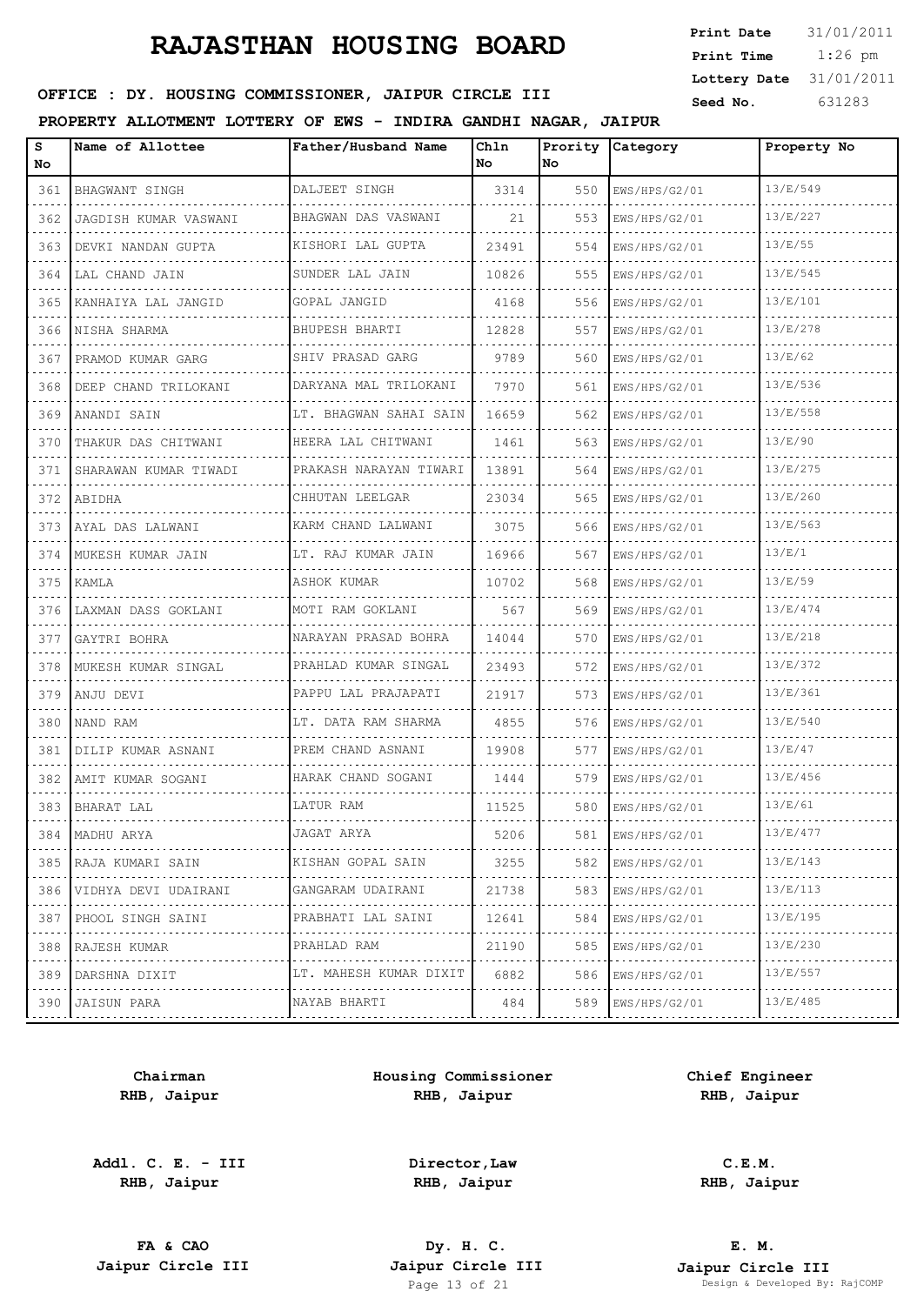| <b>Print Date</b> | 31/01/2011 |
|-------------------|------------|
| Print Time        | $1:26$ pm  |
| Lottery Date      | 31/01/2011 |
| Seed No.          | 631283     |

### OFFICE : DY. HOUSING COMMISSIONER, JAIPUR CIRCLE III

#### **PROPERTY ALLOTMENT LOTTERY OF EWS - INDIRA GANDHI NAGAR, JAIPUR**

| s<br>No | Name of Allottee           | Father/Husband Name         | Ch1n<br>No | No. | Prority Category | Property No |
|---------|----------------------------|-----------------------------|------------|-----|------------------|-------------|
| 391     | NIZAMUDDIN URF KALLU       | MOHD. IBRAHEEM              | 8742       | 590 | EWS/HPS/G2/01    | 13/E/166    |
| 392     | BABU LAL SAHU              | RAMOTAR SAHU                | 14209      | 592 | EWS/HPS/G2/01    | 13/E/347    |
| 393     | BATUL KADRI                | G.M. KADRI                  | 21727      | 595 | EWS/HPS/G2/01    | 13/E/153    |
| 394     | GEETA DEVI SHARMA          | SATYANARAYAN SHARMA         | 785        | 596 | EWS/HPS/G2/01    | 13/E/523    |
| 395     | MADHU DEVI                 | RAJENDRA KUMAR              | 7001       | 597 | EWS/HPS/G2/01    | 13/E/312    |
| 396     | MOHINI RAMDASANI           | LT. ATMA RAM RAMDASANI      | 9866       | 598 | EWS/HPS/G2/01    | 13/E/80     |
| 397     | OM PRAKASH PITALIA         | LT. KESHAR LAL PITALIA      | 21330      | 600 | EWS/HPS/G2/01    | 13/E/91     |
| 398     | MANJU MISHRA               | PREM CHAND MISHRA<br>.      | 6678       | 602 | EWS/HPS/G2/01    | 13/E/236    |
| 399     | RAMJI LAL SHARMA           | SITARAM SHARMA              | 19031      | 604 | EWS/HPS/G2/01    | 13/E/31     |
| 400     | MITRA PRAKASH GARG         | SOHAN LAL GARG<br>.         | 19422      | 605 | EWS/HPS/G2/01    | 8/E/35      |
| 401     | NIRAJ KR GUPTA             | LT. RADHESYAM GUPTA         | 1247       | 606 | EWS/HPS/G2/01    | 13/E/429    |
| 402     | OM PRAKASH SAXENA          | PRABHU DAYAL                | 17050      | 607 | EWS/HPS/G2/01    | 13/E/189    |
| 403     | PRABHA ARORA               | ASHOK ARORA                 | 9147       | 608 | EWS/HPS/G2/01    | 13/E/37     |
| 404     | ASHOK KUMAR BHARGAVA       | LT. OMPRAKASH BHARGAVA<br>. | 4326       | 609 | EWS/HPS/G2/01    | 13/E/130    |
| 405     | DINESH CHAND SHARMA        | BRIJ MOHAN SHARMA           | 7546       | 611 | EWS/HPS/G2/01    | 13/E/438    |
| 406     | MEENA HARIYANI             | LT. RAMESH KUMAR            | 7808       | 612 | EWS/HPS/G2/01    | 13/E/242    |
| 407     | RAJEEV SHARMA              | KRIPA SHANKER SHARMA        | 17559      | 613 | EWS/HPS/G2/01    | 8/E/31      |
| 408     | SURGYAN LAL PRAJAPAT       | LT. REWAD RAM PRAJAPAT      | 11772      | 615 | EWS/HPS/G2/01    | 13/E/308    |
| 409     | RAM BABU TIKKIWAL          | LT. GHANSYAM TIKKIWAL       | 1685       | 616 | EWS/HPS/G2/01    | 13/E/149    |
| 410     | LALIT KUMAR                | ASHOK KUMAR                 | 10703      | 617 | EWS/HPS/G2/01    | 13/E/10     |
| 411     | JAGDISH PRASAD SHARMA      | RAM NARAYAN SHARMA          | 4809       | 619 | EWS/HPS/G2/01    | 13/E/321    |
| 412     | MOHAMED ARIF               | MOHD. IDU                   | 19294      | 620 | EWS/HPS/G2/01    | 13/E/407    |
|         | 413 AMIT KR SADH           | KISHAN LAL SADH             | 7552       | 621 | EWS/HPS/G2/01    | 13/E/81     |
|         | 414   REKHA MAHESHWARI     | BABLU MAHESHWARI            | 1527       | 622 | EWS/HPS/G2/01    | 13/E/410    |
|         | 415 SHABANA BAGEM          | ABDUL AJEEJ                 | 19295      | 623 | EWS/HPS/G2/01    | 13/E/66     |
|         | 416   MUKESH KUMAWAT       | GOKUL NARAYAN               | 15198      | 625 | EWS/HPS/G2/01    | 13/E/137    |
|         | 417   SHOBHA ASOPA         | LT. MAHESH ASHOPA           | 7468       | 626 | EWS/HPS/G2/01    | 13/E/359    |
|         | 418   DIVAN CHAND          | JAI RAM DAS                 | 5040       | 629 | EWS/HPS/G2/01    | 8/E/13      |
|         | 419 RAJENDRA PRASAD SHARMA | CHATURBHUJ SHARMA           | 8921       | 630 | EWS/HPS/G2/01    | 13/E/45     |
|         | 420 JAMALUDDIN             | MUNAN                       | 12158      | 631 | EWS/HPS/G2/01    | 13/E/110    |

**Chairman RHB, Jaipur**

**Addl. C. E. - III RHB, Jaipur**

**Housing Commissioner RHB, Jaipur**

**Chief Engineer RHB, Jaipur**

> **C.E.M. RHB, Jaipur**

**Director,Law RHB, Jaipur**

**FA & CAO Dy. H. C.**

**E. M. Jaipur Circle III Jaipur Circle III Jaipur Circle III Jaipur Circle III Jaipur Circle III Page 14 of 21 Design & Developed By:** Page 14 Developed By: RajCOMP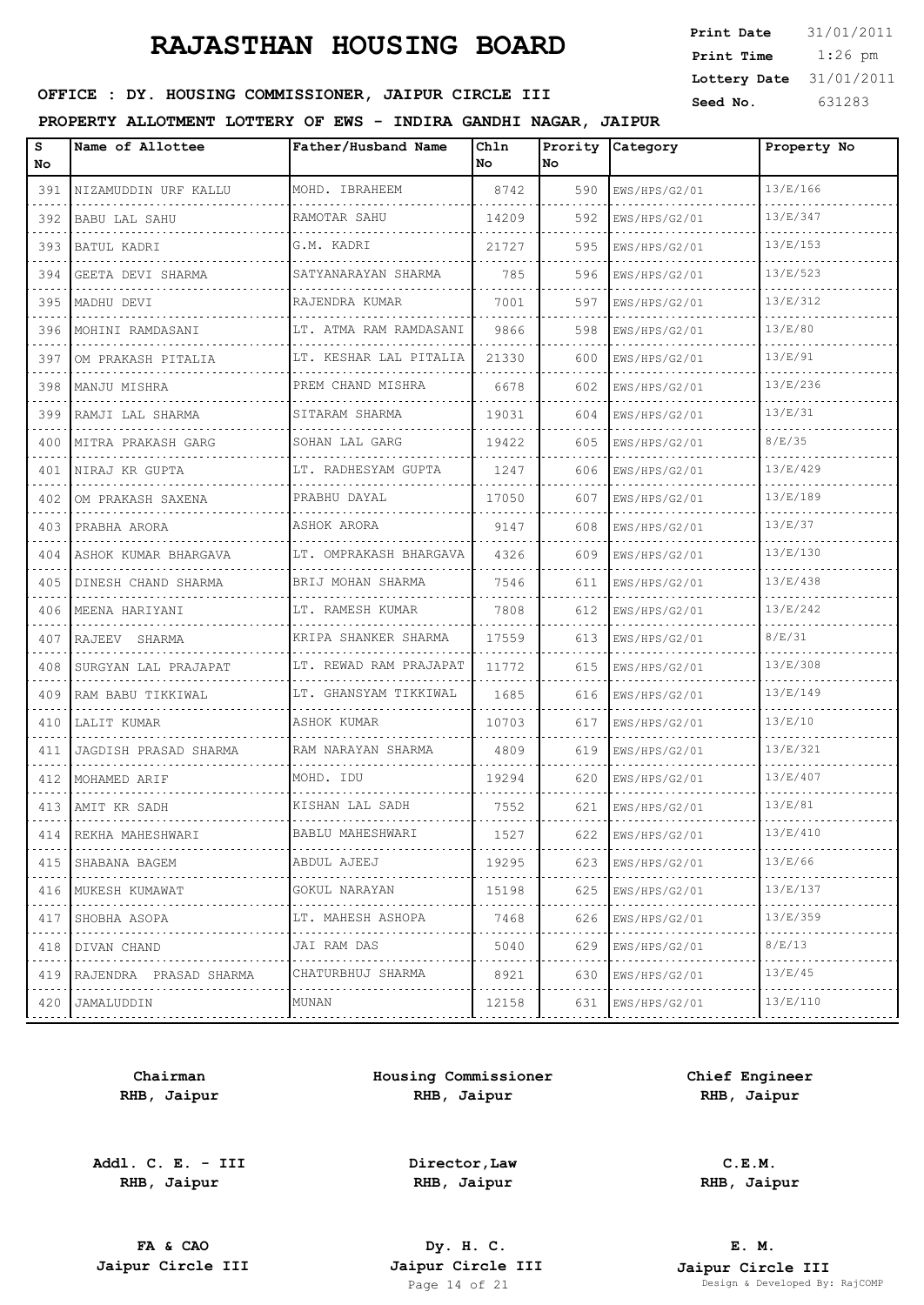| <b>Print Date</b> | 31/01/2011 |
|-------------------|------------|
| Print Time        | $1:26$ pm  |
| Lottery Date      | 31/01/2011 |
| Seed No.          | 631283     |

### OFFICE : DY. HOUSING COMMISSIONER, JAIPUR CIRCLE III

#### **PROPERTY ALLOTMENT LOTTERY OF EWS - INDIRA GANDHI NAGAR, JAIPUR**

| s<br>No                                                                                                                                              | Name of Allottee         | Father/Husband Name      | Chln<br>No | No. | Prority Category   | Property No |
|------------------------------------------------------------------------------------------------------------------------------------------------------|--------------------------|--------------------------|------------|-----|--------------------|-------------|
| 421                                                                                                                                                  | HEERA LAL BHATI          | PUSHA SINGH<br>.         | 19051      | 634 | EWS/HPS/G2/01      | 13/E/186    |
| 422                                                                                                                                                  | MAMTA DASANI             | LAXMAN DASANI<br>.       | 4616       | 635 | EWS/HPS/G2/01      | 8/E/22      |
|                                                                                                                                                      | 423 REETU JAIN           | DINESH CHAND JAIN        | 5816       | 636 | EWS/HPS/G2/01      | 8/E/2       |
| 424                                                                                                                                                  | SURAJ BHAN TIWARI<br>.   | BRIJ MOHAN SHARMA        | 7516       | 637 | EWS/HPS/G2/01      | 13/E/94     |
| 425                                                                                                                                                  | LAJVANTI LALVANI         | LT. DHALU MAL LALWANI    | 18012      | 638 | EWS/HPS/G2/01      | 13/E/309    |
| 426                                                                                                                                                  | GOKUL SHARMA             | KANHAIYA LAL SHARMA<br>. | 11508      | 640 | EWS/HPS/G2/01      | 13/E/328    |
| 427                                                                                                                                                  | GOPAL LAL SAINI          | ANANDI LAL SAINI         | 8096       | 641 | EWS/HPS/G2/01      | 13/E/264    |
| 428                                                                                                                                                  | RAJENDRA KUMAR SHARMA    | JAGDISH PRASAD SHARMA    | 1378       | 642 | EWS/HPS/G2/01      | 13/E/510    |
| 429                                                                                                                                                  | PUSHAPA CHANNA           | NANAG RAM MANANI         | 22245      | 643 | EWS/HPS/G2/01      | 13/E/367    |
| 430                                                                                                                                                  | HAJAN MARIYAM            | ISLAMUDEEN               | 10901      | 644 | EWS/HPS/G2/01      | 13/E/513    |
| 431                                                                                                                                                  | YSHODA ASNANI            | PREM CHAND ASNANI        | 19909      | 645 | EWS/HPS/G2/01      | 13/E/261    |
| 432                                                                                                                                                  | PRABHU DAYAL SHARMA      | LT. BADRI PRASAD SHARMA  | 569        | 649 | EWS/HPS/G2/01      | 13/E/411    |
| 433                                                                                                                                                  | SANTOSH KANWAR PARIHAR   | DURGA SINGH PARIHAR      | 8976       | 651 | EWS/HPS/G2/01      | 13/E/496    |
|                                                                                                                                                      | 434   NIRANJAN PURI      | SAJJANPURI GOSWAMI       | 13326      | 654 | EWS/HPS/G2/01      | 13/E/280    |
| 435                                                                                                                                                  | HEM CHAND KANOJIYA       | VISHAMBER DAYAL          | 20788      | 655 | EWS/HPS/G2/01      | 13/E/120    |
| 436                                                                                                                                                  | MOHD. RAFIO              | NAJEER KHAN              | 3521       | 656 | EWS/HPS/G2/01      | 13/E/374    |
| 437                                                                                                                                                  | VINAY MEENA              | RAMSWAROOP MEENA         | 7787       | 657 | EWS/HPS/G2/01      | 13/E/52     |
| 438                                                                                                                                                  | PARVATI DEVI AGARWAL     | MITTU LAL AGARWAL        | 22616      | 658 | EWS/HPS/G2/01      | 13/E/104    |
| 439                                                                                                                                                  | MOHMAD SALEEM            | MOHD. YUNUS              | 2073       | 659 | EWS/HPS/G2/01      | 13/E/196    |
| 440                                                                                                                                                  | LALIT TANK               | KAILASH CHAND TANK       | 12942      | 661 | EWS/HPS/G2/01      | 13/E/511    |
| 441                                                                                                                                                  | GORI SHANKER             | BABU LAL                 | 3629       | 662 | EWS/HPS/G2/01      | 13/E/88     |
| 442                                                                                                                                                  | SANTOSH MATHUR           | DOLAT MAL                | 14465      | 663 | EWS/HPS/G2/01      | 13/E/85     |
|                                                                                                                                                      | 443 JEEVANI DEVI         | MOHAN SINGH              | 5202       | 666 | EWS/HPS/G2/01      | 13/E/282    |
|                                                                                                                                                      | 444 BRIJESH GOYAL        | ABHINANDAN PRASAD        | 1434       | 669 | EWS/HPS/G2/01      | 13/E/122    |
|                                                                                                                                                      | 445 ANNPURNA DEVI SHARMA | LT. RAMESH CHANDRA SHAR  | 20989      | 670 | EWS/HPS/G2/01      | 13/E/499    |
|                                                                                                                                                      | 446   MOHD ABRAR         | MOHD. IQBAL              | 6098       | 671 | EWS/HPS/G2/01      | 13/E/404    |
| 447<br>$-1 - 1 - 1$                                                                                                                                  | DINESH KUMAR SHARMA      | SATYANARAYAN SHARMA<br>. | 21814      | 673 | EWS/HPS/G2/01<br>. | 8/E/21      |
| 448                                                                                                                                                  | NARESH SONI              | SHAMBHU LAL SONI         | 10680      | 674 | EWS/HPS/G2/01      | 13/E/300    |
| 449                                                                                                                                                  | DWARKA PRASAD SHARMA     | LT. CHOTE LAL SHARMA     | 2067       | 675 | EWS/HPS/G2/01<br>. | 13/E/550    |
| $\frac{1}{2} \left( \frac{1}{2} \right) \left( \frac{1}{2} \right) \left( \frac{1}{2} \right) \left( \frac{1}{2} \right) \left( \frac{1}{2} \right)$ | 450 RAVINDAR GOLCHHA     | NARENDRA<br>4.           | 5911       | 677 | EWS/HPS/G2/01      | 13/E/117    |

**Chairman RHB, Jaipur**

**Addl. C. E. - III RHB, Jaipur**

**Housing Commissioner RHB, Jaipur**

**Chief Engineer RHB, Jaipur**

**Director,Law RHB, Jaipur**

**C.E.M. RHB, Jaipur**

**FA & CAO Dy. H. C.**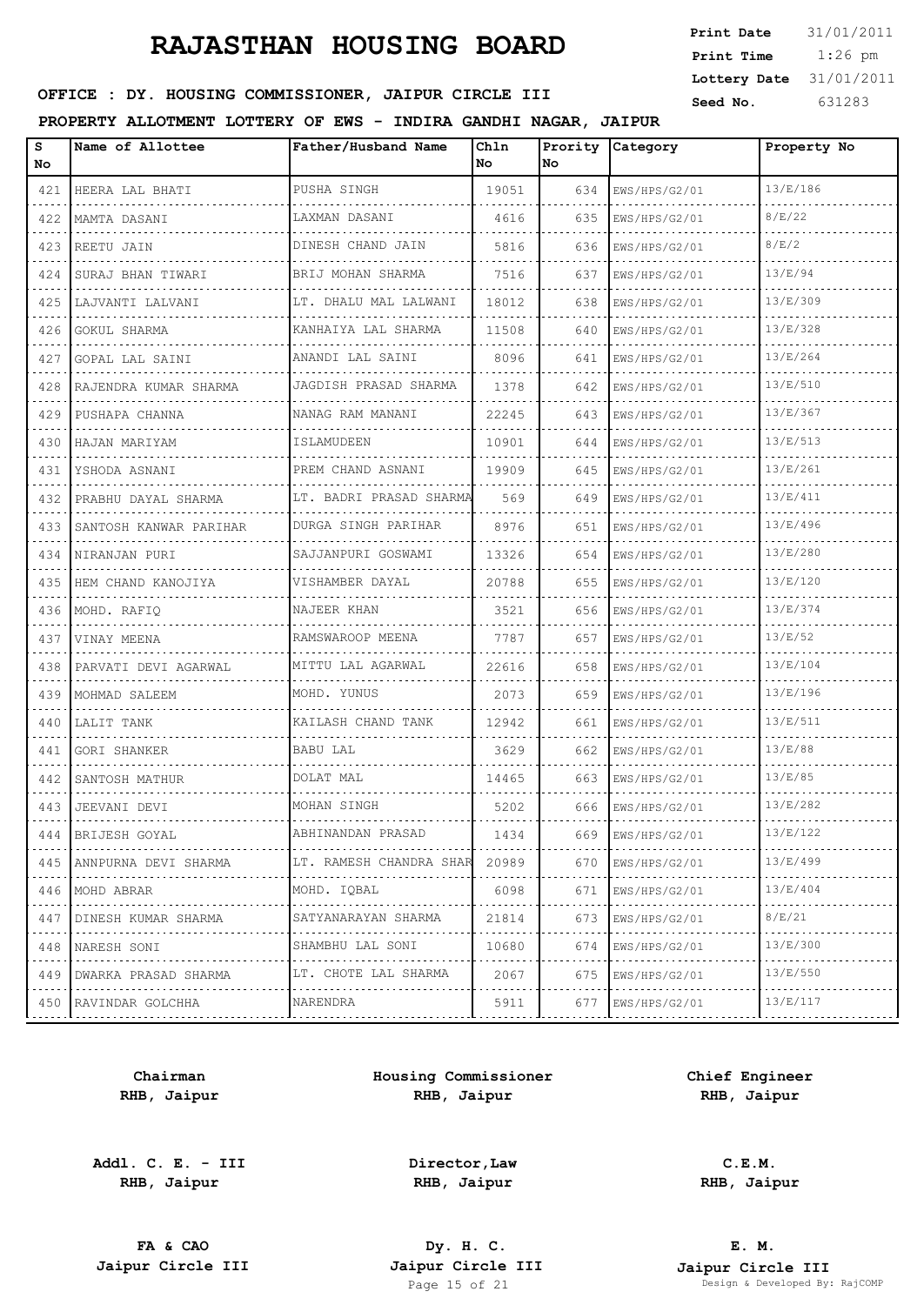| <b>Print Date</b> | 31/01/2011 |
|-------------------|------------|
| Print Time        | $1:26$ pm  |
| Lottery Date      | 31/01/2011 |
| Seed No.          | 631283     |

### OFFICE : DY. HOUSING COMMISSIONER, JAIPUR CIRCLE III

#### **PROPERTY ALLOTMENT LOTTERY OF EWS - INDIRA GANDHI NAGAR, JAIPUR**

| s<br>No | Name of Allottee      | Father/Husband Name     | Ch1n<br>No | Prority<br>No. | Category      | Property No |
|---------|-----------------------|-------------------------|------------|----------------|---------------|-------------|
| 451     | SHIV CHARAN GUPTA     | RAMHET LAL GUPTA        | 21695      | 678            | EWS/HPS/G2/01 | 13/E/16     |
| 452     | PRATEEK               | S.K. SHARMA             | 10226      | 679            | EWS/HPS/G2/01 | 13/E/15     |
| 453     | ISHWAR DASS BACHHANI  | LT, PRAHLAD RAY         | 23709      | 680            | EWS/HPS/G2/01 | 13/E/467    |
| 454     | ROHIT BHATIA          | JAWAHAR BHATIA          | 5467       | 681            | EWS/HPS/G2/01 | 13/E/48     |
| 455     | DAVINDER SINGH        | DALJEET SINGH           | 18545      | 683            | EWS/HPS/G2/01 | 13/E/326    |
| 456     | SARFRAN QURESHI       | ABDUL HAMEED QURESHI    | 12522      | 684            | EWS/HPS/G2/01 | 13/E/133    |
| 457     | RAJESHWARI SHAHU      | MAHENDRA KUMAR SAHU     | 909        | 685            | EWS/HPS/G2/01 | 13/E/416    |
| 458     | AMIT VARSHNAY         | VIRENDRA KUMAR VARSHNAY | 17248      | 686            | EWS/HPS/G2/01 | 13/E/60     |
| 459     | JYOTI DEVI            | ANAND RAM LAKHWANI      | 5252       | 687            | EWS/HPS/G2/01 | 13/E/292    |
| 460     | BHEEM SINGH           | BAJARANG BAHADUR SINGH  | 2211       | 688            | EWS/HPS/G2/01 | 13/E/146    |
| 461     | PUSHPA DEVI           | MOTI LAL                | 14519      | 689            | EWS/HPS/G2/01 | 13/E/494    |
| 462     | ASHA SHARMA           | SATYANARAYAN SHARMA     | 6553       | 690            | EWS/HPS/G2/01 | 8/E/1       |
| 463     | RAHUL TIWARI          | REVTI RAMAN TIWARI      | 20360      | 691            | EWS/HPS/G2/01 | 13/E/383    |
| 464     | GHYAN SHYAM DAS GUPTA | KANHAIYA LAL GUPTA<br>. | 7382       | 692            | EWS/HPS/G2/01 | 13/E/298    |
| 465     | SHIV CHARAN GUPTA     | SUVA LAL GUPTA          | 21266      | 693            | EWS/HPS/G2/01 | 13/E/136    |
| 466     | NANU SINGH            | MAGHAD SINGH<br>.       | 1844       | 695            | EWS/HPS/G2/01 | 13/E/162    |
| 467     | SUBASH CHAND SHARMA   | GIRDHARI LAL SHARMA     | 23842      | 696            | EWS/HPS/G2/01 | 13/E/376    |
| 468     | BHAGWAN DAS VASUJA    | BHAIRU MAL              | 10245      | 697            | EWS/HPS/G2/01 | 13/E/403    |
| 469     | MAHESH SONI           | LT. MUNNA LAL SONI      | 18497      | 698            | EWS/HPS/G2/01 | 13/E/129    |
| 470     | MOHD RAFIQ            | ABDUL HAMEED<br>.       | 3099       | 699            | EWS/HPS/G2/01 | 13/E/337    |
| 471     | AVRIL SINHA           | RADHA MOHAN SINHA       | 13064      | 700            | EWS/HPS/G2/01 | 13/E/497    |
| 472     | PRAKASH CHAND SAINI   | SURAJ MAL SAINI<br>.    | 6522       | 701            | EWS/HPS/G2/01 | 13/E/442    |
| 473     | LAXMI DEVI            | SURAJ SINGH RAWAT       | 1811       | 702            | EWS/HPS/G2/01 | 13/E/339    |
| 474     | DINESH KUMAR SHARMA   | CHANDRA HAS SHARMA      | 23167      | 703            | EWS/HPS/G2/01 | 8/E/26      |
| 475     | BAL MUKAND            | GURU CHARAN<br>.        | 19339      | 704            | EWS/HPS/G2/01 | 13/E/197    |
| 476     | ANAND SINGH RATHORE   | DURGA SINGH RATHORE     | 5669       | 705            | EWS/HPS/G2/01 | 13/E/221    |
| 477     | DAYA DEVI SHARMA      | JAGDISH SHARMA<br>.     | 11286      | 706            | EWS/HPS/G2/01 | 13/E/124    |
| 478     | MOHD AREEF            | MOHD. IBRAHEEM          | 23035      | 708            | EWS/HPS/G2/01 | 13/E/172    |
| 479     | LAXMI SAXENA<br>.     | VIDHYASHANKER SAXENA    | 219        | 712            | EWS/HPS/G2/01 | 13/E/123    |
| 480     | SUNIL KUMAR JAIN      | MAN MAL JAIN            | 23014      | 713            | EWS/HPS/G2/01 | 13/E/13     |

**Chairman RHB, Jaipur**

**Addl. C. E. - III RHB, Jaipur**

**Housing Commissioner RHB, Jaipur**

**Chief Engineer RHB, Jaipur**

**Director,Law RHB, Jaipur**

**C.E.M. RHB, Jaipur**

**FA & CAO Dy. H. C.**

**E. M. Jaipur Circle III Jaipur Circle III Jaipur Circle III Jaipur Circle III Jaipur Circle III Page 16 of 21 Design & Developed By:** Page 16 Developed By: RajCOMP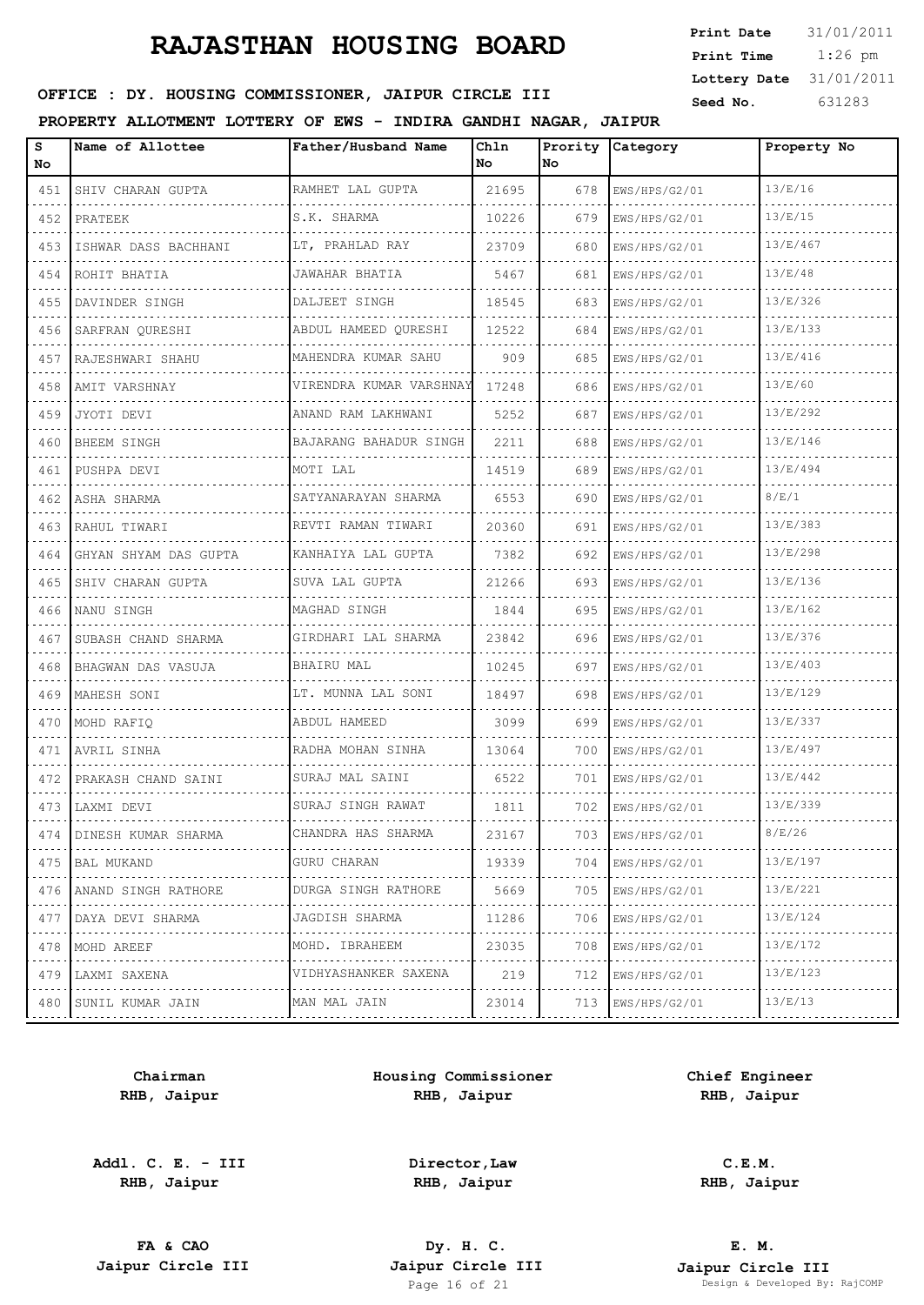| <b>Print Date</b> | 31/01/2011 |
|-------------------|------------|
| Print Time        | $1:26$ pm  |
| Lottery Date      | 31/01/2011 |
| Seed No.          | 631283     |

### OFFICE : DY. HOUSING COMMISSIONER, JAIPUR CIRCLE III

#### **PROPERTY ALLOTMENT LOTTERY OF EWS - INDIRA GANDHI NAGAR, JAIPUR**

| s<br>No | Name of Allottee         | Father/Husband Name             | Chln<br>No. | Prority<br>No. | Category                             | Property No |
|---------|--------------------------|---------------------------------|-------------|----------------|--------------------------------------|-------------|
| 481     | CHANDAR MOHAN PARASHAR   | KISHAN PARASHAR                 | 10066       | 714            | EWS/HPS/G2/01                        | 13/E/284    |
| 482     | MAHESH CHAND SONI        | RAM GOPAL SONI                  | 2552        | 715            | EWS/HPS/G2/01                        | 13/E/554    |
| 483     | BHAGWAN SAHAI KHANDELWAL | GHISI LAL KHANDELWAL            | 5160        | 717            | EWS/HPS/G2/01                        | 13/E/17     |
| 484     | RAJESH KUMAR KUMAWAT     | RAM CHANDRA KUMAWAT             | 9879        | 718            | EWS/HPS/G2/01                        | 13/E/121    |
| 485     | AJAY KUMAR MODI          | LT. RAM VILAS MODI              | 16386       | 720            | EWS/HPS/G2/01                        | 13/E/561    |
| 486     | DILIP KUMAR CHNDANI      | MOHAN LAL CHANDANI              | 19629       | 721            | EWS/HPS/G2/01                        | 13/E/398    |
| 487     | ASHOK KUMAR CHAVDA       | PURUSHOTAM K CHAVDA             | 693         | 722            | EWS/HPS/G2/01                        | 13/E/127    |
| 488     | NORATAN MAL              | MAAL CHAND                      | 10119       | 723            | EWS/HPS/G2/01                        | 13/E/44     |
| 489     | HANUMAN SAHAI            | PRABHU RAM DHOBI                | 23258       | 724            | EWS/HPS/G2/01                        | 13/E/319    |
| 490     | GOPAL NARAYAN KAPOOR     | JAI NARAYAN KAPOOR              | 2767        | 725            | EWS/HPS/G2/01                        | 13/E/390    |
| 491     | MOHAN SINGH              | CHANDAN SINGH                   | 6669        | 727            | EWS/HPS/G2/01                        | 13/E/96     |
| 492     | RAJENDRA KUMAR JAIN      | KANAK MAL JAIN                  | 23795       | 731            | EWS/HPS/G2/01                        | 13/E/179    |
| 493     | BHUPENDRA SINGH          | LT. GOPAL SINGH                 | 16448       | 732            | EWS/HPS/G2/01                        | 13/E/512    |
| 494     | BHOJRAJ TRILOKKANI       | DARIYANA MAL TRILOKANI          | 15024       | 733            | EWS/HPS/G2/01                        | 13/E/224    |
| 495     | RAJ KUMAR                | KISHAN CHAND                    | 12194       | 736            | EWS/HPS/G2/01                        | 8/E/37      |
| 496     | PREMLATA CHOUDHARY       | HEERA LAL CHOUDHARY             | 6147        | 737            | EWS/HPS/G2/01                        | 13/E/263    |
| 497     | LEELA BAI                | TARA CHAND                      | 15837       | 739            | EWS/HPS/G2/01                        | 13/E/210    |
| 498     | SEEMA SHARMA             | VINOD SHARMA                    | 6552        | 740            | EWS/HPS/G2/01                        | 8/E/34      |
| 499     | DEEPAK KUMAR             | NATHU MAL PARWANI               | 4922        | 741            | EWS/HPS/G2/01                        | 13/E/384    |
| 500     | SUSHILA SHARMA           | RAMESH CHANDRA SHARMA<br>.      | 19867       | 743            | EWS/HPS/G2/01                        | 13/E/525    |
| 501     | SOMESH BOOLIWAL          | RAMESH CHANDRA BOOLIWAL         | 15821       | 744            | EWS/HPS/G2/01                        | 13/E/226    |
| 502     | JAMUNA DEVI              | LT. NARAYAN DAS                 | 15880       | 745            | EWS/HPS/G2/01<br>.                   | 13/E/163    |
| 503     | LAJWANTI LALWANI         | GOPAL DAS LALWANI               | 7828        | 747            | EWS/HPS/G2/01                        | 13/E/397    |
|         | 504 MUKESH SHARMA        | INDER CHAND SHARMA              | 1831        | 748            | EWS/HPS/G2/01                        | 13/E/56     |
| 505     | RAKESH BAGRI<br>.        | DURGA LAL                       | 8359        | 12             | EWS/ORS/G4/01                        | 13/E/373    |
| 506     | GORDHAN KHATEEK          | SHANTI LAL                      | 2506        | 13             | EWS/ORS/G4/01                        | 13/E/393    |
| 507     | GOVIND KHATEEK<br>.      | SHANTI LAL<br>.                 | 2507        | 14             | EWS/ORS/G4/01<br>dia dia dia dia dia | 13/E/213    |
| 508     | PUSHPA YADAV             | BHUDEV SINGH                    | 3944        | 15             | EWS/ORS/G4/01                        | 13/E/156    |
| 509     | RAJESH GOTHWAL<br>.      | RAM DEV GOTHWAL<br>. <b>.</b> . | 11622       | 34             | EWS/HPS/G4/01                        | 13/E/38     |
|         | 510 ASHOK KUMAR MAHAWAR  | HEERA LAL MAHAWAR               | 14763       | 35             | EWS/HPS/G4/01                        | 13/E/538    |
|         |                          |                                 |             |                |                                      |             |

**Chairman RHB, Jaipur**

**Addl. C. E. - III RHB, Jaipur**

**Housing Commissioner RHB, Jaipur**

**Chief Engineer RHB, Jaipur**

**Director,Law RHB, Jaipur**

**C.E.M. RHB, Jaipur**

**FA & CAO Dy. H. C.**

**E. M. Jaipur Circle III Jaipur Circle III Jaipur Circle III Jaipur Circle III Jaipur Circle III Page 17 of 21 Design & Developed By:** Pesign & Developed By: RajCOMP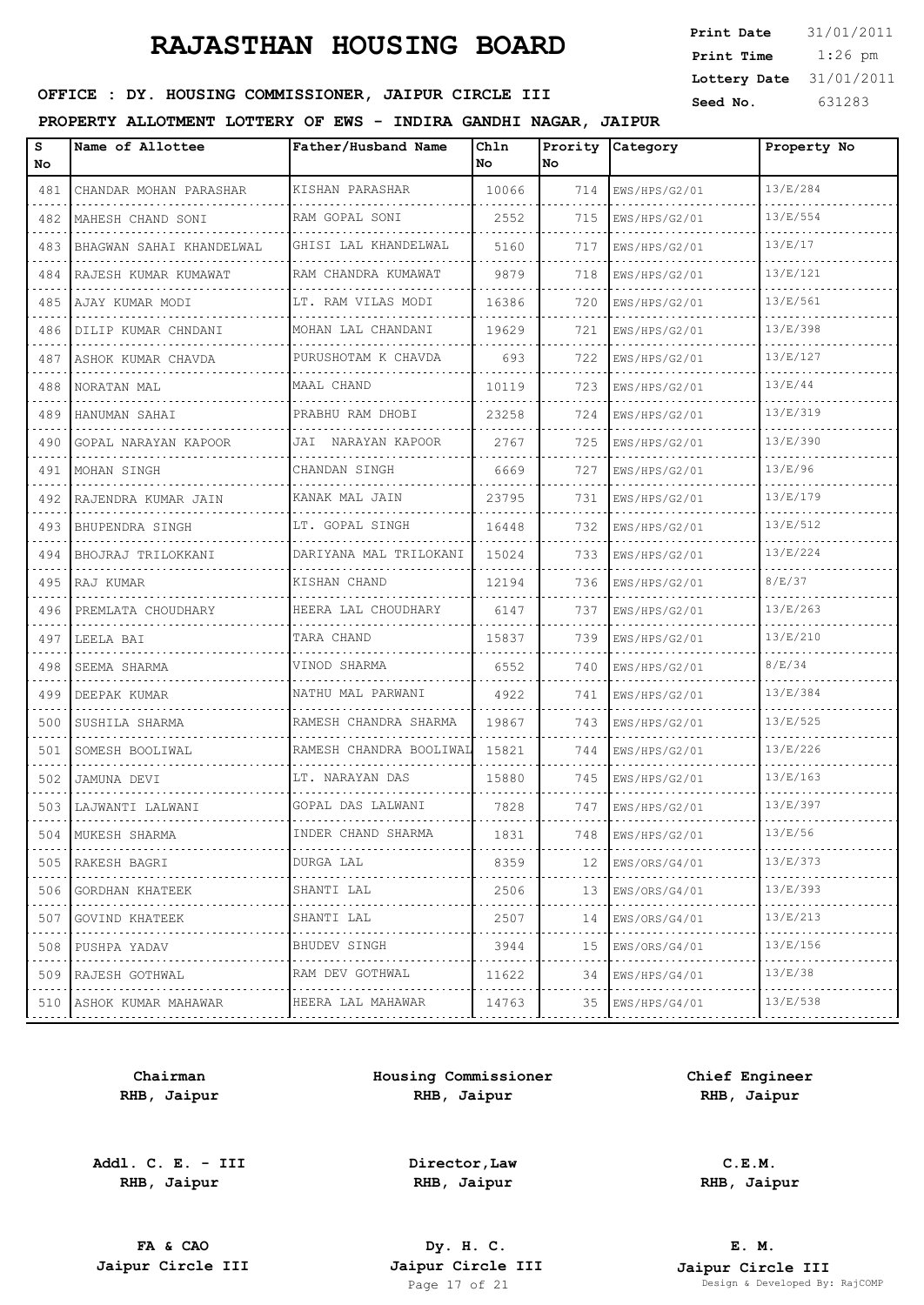| <b>Print Date</b> | 31/01/2011 |
|-------------------|------------|
| Print Time        | $1:26$ pm  |
| Lottery Date      | 31/01/2011 |
| Seed No.          | 631283     |

## OFFICE : DY. HOUSING COMMISSIONER, JAIPUR CIRCLE III

#### **PROPERTY ALLOTMENT LOTTERY OF EWS - INDIRA GANDHI NAGAR, JAIPUR**

| s<br>No | Name of Allottee        | Father/Husband Name     | Ch1n<br>No | Prority<br>No. | <b>Category</b>    | Property No |
|---------|-------------------------|-------------------------|------------|----------------|--------------------|-------------|
| 511     | KANHAIYA LAL            | HEERA LAL               | 16046      | 36             | EWS/HPS/G4/01      | 13/E/424    |
| 512     | HAZARI LAL VERMA        | ATMA RAM                | 1304       | 38             | EWS/HPS/G4/01      | 13/E/408    |
| 513     | UMA VISHWAS             | KISHANA                 | 3964       | 39             | EWS/HPS/G4/01      | 13/E/454    |
| 514     | RAJESH VERMA            | KAILASH CHAND VERMA     | 16314      | 40             | EWS/HPS/G4/01      | 13/E/473    |
| 515     | ROSHAN LAL              | KHEM CHAND              | 7407       | 41             | EWS/HPS/G4/01      | 13/E/335    |
| 516     | SAMBHU DAYAL RAJORA     | LAL CHAND               | 23096      | 42             | EWS/HPS/G4/01      | 13/E/340    |
| 517     | RAVI KUMAR              | <b>BABU LAL</b>         | 16453      | 43             | EWS/HPS/G4/01      | 8/E/4       |
| 518     | TEJENDRA KUMAR<br>.     | PANNA LAL               | 461        | 44             | EWS/HPS/G4/01      | 13/E/142    |
| 519     | JAGDISH PD KHANDIA      | HANDU RAM KHANDIA       | 2925       | 45             | EWS/HPS/G4/01      | 13/E/358    |
| 520     | RAVITENDRA KUMAR        | SHANI SINHA             | 6499       | 46             | EWS/HPS/G4/01      | 13/E/406    |
| 521     | BRAJ MOHAN BENIWAL      | R.N. BENIWAL            | 21552      | 47             | EWS/HPS/G4/01      | 13/E/188    |
| 522     | SURESH KUMAR VERMA      | HEERA LAL VERMA         | 23653      | 49             | EWS/HPS/G4/01      | 13/E/296    |
| 523     | BIMLA DEVI              | RATAN LAL               | 23618      | 50             | EWS/HPS/G4/01      | 13/E/365    |
| 524     | KISHAN LAL<br>.         | MOOL CHAND              | 7651       | 52             | EWS/HPS/G4/01      | 13/E/541    |
| 525     | BAL RAM BAIRWA          | MAAN PRAKASH BAIRWA     | 15183      | 54             | EWS/HPS/G4/01      | 13/E/11     |
| 526     | PRABHA                  | SHUKH DEV SINGH         | 7175       | 55             | EWS/HPS/G4/01      | 13/E/212    |
| 527     | LAL CHAND               | LT. MEGHRAJ SAMBHRIYA   | 19946      | 56             | EWS/HPS/G4/01      | 13/E/322    |
| 528     | RAJU                    | RAMJI LAL               | 22611      | 57             | EWS/HPS/G4/01      | 13/E/32     |
| 529     | KANIHYA LAL BERVA       | MANPHOOL BAIRWA         | 6683       | 58             | EWS/HPS/G4/01      | 13/E/198    |
| 530     | DHARMESH KUMAR          | OM PRAKASH              | 1351       | 59             | EWS/HPS/G4/01      | 13/E/249    |
| 531     | ANOKHI DEVI (ANNU)      | RAJESH VERMA            | 6430       | 60             | EWS/HPS/G4/01      | 13/E/36     |
| 532     | SUNIL BANIWAL           | PRAKASH BENIWAL         | 15852      | 61             | EWS/HPS/G4/01      | 13/E/515    |
|         | 533   RAJESH KUMAR TANK | BADRI LAL TANK          | 11403      | 62             | EWS/HPS/G4/01      | 13/E/443    |
| 534     | MUKESH KUMAR            | JWALA PRASAD            | 7096       | 65             | EWS/HPS/G4/01      | 13/E/548    |
| 535     | MADAN LAL<br>.          | ANANDI LAL<br>.         | 11207      | 66             | EWS/HPS/G4/01<br>. | 13/E/329    |
| 536     | DINESH BARNOLIA         | RAMJI LAL BARNOLIA<br>. | 3092       | 67             | EWS/HPS/G4/01      | 13/E/527    |
| 537     | RAJENDRA KUMAR<br>.     | GYARSHA RAM<br>.        | 15091      | 68             | EWS/HPS/G4/01<br>. | 13/E/255    |
| 538     | DURGESH DEVI            | NAND LAL                | 17286      | 70             | EWS/HPS/G4/01      | 13/E/562    |
| 539     | LALIT KUMAR<br>.        | RAMESH CHAND SAGAR<br>. | 21623      | 71             | EWS/HPS/G4/01<br>. | 13/E/353    |
| 540     | RAJENDAR KUMAR KHARADIA | PHOOL CHAND KHARADIA    | 9690       | 73             | EWS/HPS/G4/01      | 13/E/194    |

**Chairman RHB, Jaipur**

**Addl. C. E. - III RHB, Jaipur**

**Housing Commissioner RHB, Jaipur**

**Chief Engineer RHB, Jaipur**

**Director,Law RHB, Jaipur**

**C.E.M. RHB, Jaipur**

**FA & CAO Dy. H. C.**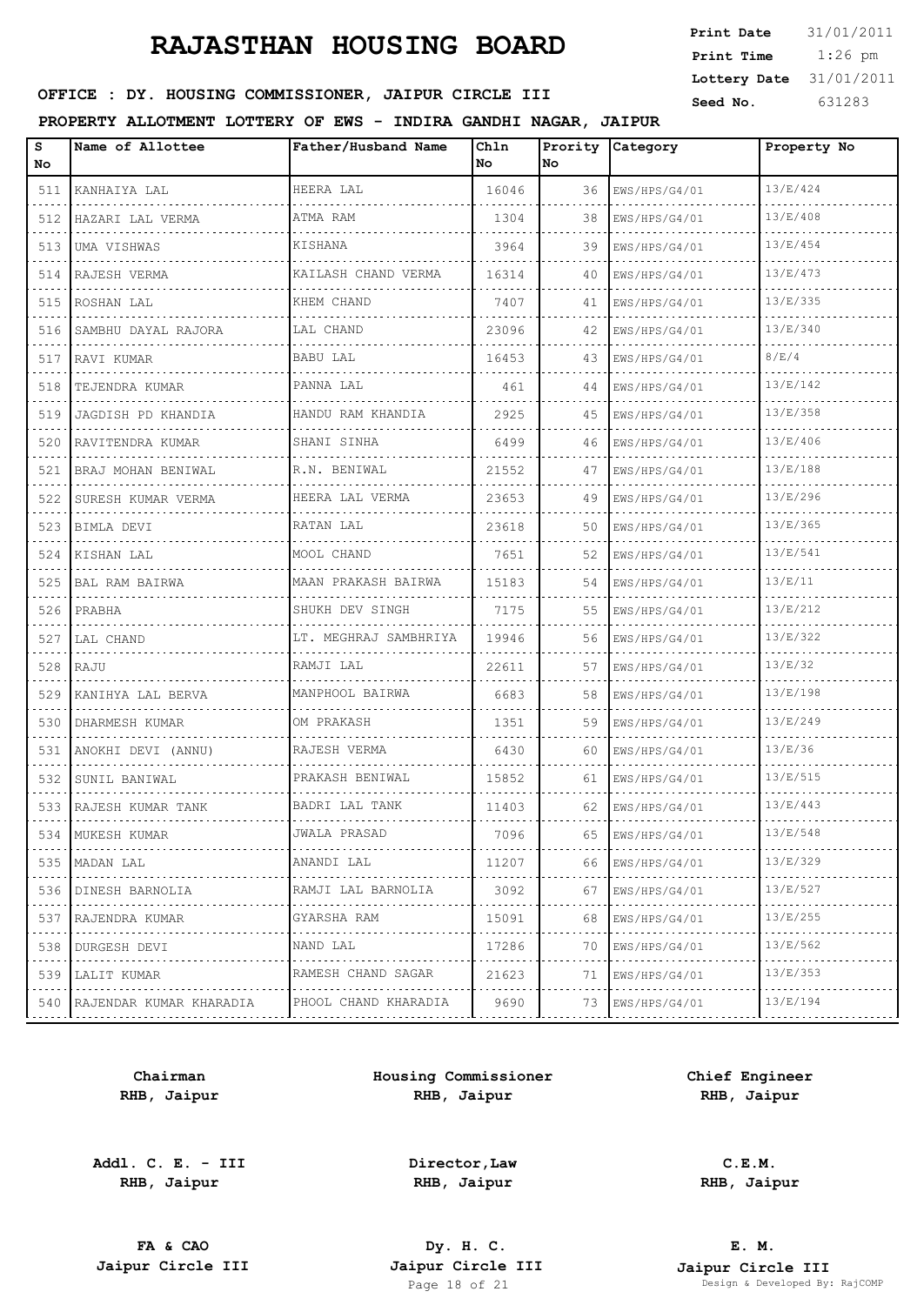1:26 pm **Print Date**  $31/01/2011$ **Print Time Lottery Date** 31/01/2011

## **SEED OFFICE : DY. HOUSING COMMISSIONER, JAIPUR CIRCLE III** Seed No. 631283

#### **PROPERTY ALLOTMENT LOTTERY OF EWS - INDIRA GANDHI NAGAR, JAIPUR**

| s<br>No. | Name of Allottee           | Father/Husband Name     | Chln<br>No | No | Prority Category   | Property No |
|----------|----------------------------|-------------------------|------------|----|--------------------|-------------|
| 541      | MUKESH KUMAR BATHRA        | GOPAL LAL BATHRA        | 2614       |    | 74   EWS/HPS/G4/01 | 13/E/323    |
| 542      | SATISH KUMAR DORIA         | MOOL CHAND DORIA        | 20693      | 75 | EWS/HPS/G4/01      | 13/E/246    |
| 543      | GOPAL LAL KOLI             | GANESH NARAYAN KOLI     | 12622      | 76 | EWS/HPS/G4/01      | 13/E/310    |
|          | 544 RAKESH KUMAR           | RATI RAM                | 21665      | 77 | EWS/HPS/G4/01      | 13/E/544    |
|          | 545 BHEEM KR JAJORIA       | LADU RAM JAJORIA        | 15953      | 78 | EWS/HPS/G4/01      | 13/E/401    |
|          | 546 SANWAR LAL SAMRIYA     | BANSHI LAL SAMRIYA      | 1925       | 79 | EWS/HPS/G4/01      | 13/E/239    |
|          | 547 RAJESH                 | BHANWAR LAL             | 11158      | 80 | EWS/HPS/G4/01      | 13/E/232    |
| 548      | DEVENDRA KUMAR NOGIA       | HARISH CHANDRA          | 4826       | 81 | EWS/HPS/G4/01      | 13/E/50     |
|          | 549 INARSI TANK            | SITARAM TANK            | 17912      | 82 | EWS/HPS/G4/01      | 13/E/4      |
|          | 550 RAMESH CHAND           | HEERA LAL               | 23784      | 84 | EWS/HPS/G4/01      | 13/E/229    |
|          | 551   RAJESH KUMAR GANGWAL | REKHA RAM GANGWAL       | 22300      | 85 | EWS/HPS/G4/01      | 13/E/161    |
|          | 552 RAKESH CHOUHAN         | RAMJI LAL CHOUHAN       | 10577      | 86 | EWS/HPS/G4/01      | 13/E/547    |
| 553      | MUKESH PARIHAR             | CHAGAN LAL PARIHAR      | 884        | 87 | EWS/HPS/G4/01      | 13/E/291    |
| 554      | BHAGWAN SHYAY VERMA        | RAMPAL VERMA            | 16086      | 91 | EWS/HPS/G4/01      | 13/E/503    |
| 555      | NARAYAN RAM JAT            | <b>BALU RAM JAT</b>     | 21573      | 12 | EWS/HPS/G7/01      | 13/E/220    |
| 556      | PRAHLAD RAI                | TULSA RAM               | 15677      | 13 | EWS/HPS/G7/01      | 13/E/316    |
| 557      | RAJENDRA KUMAR PAREEK      | JAI NARAYAN             | 16362      | 14 | EWS/HPS/G7/01      | 13/E/7      |
| 558      | RAVINDRA KUMAR             | CHIRANJI LAL            | 14724      | 15 | EWS/HPS/G7/01      | 13/E/364    |
| 559      | PRAHLAD SINGH              | LADU SINGH              | 13538      | 16 | EWS/HPS/G7/01      | 13/E/135    |
| 560      | CHOTU SINGH                | <b>BHOOR SINGH</b>      | 436        | 17 | EWS/HPS/G7/01      | 13/E/234    |
| 561      | NAND LAL YADAV             | NATHU RAM YADAV         | 14920      | 18 | EWS/HPS/G7/01      | 13/E/46     |
| 562      | JAI RAM GUJAR              | PRABHATI RAM            | 9500       | 19 | EWS/HPS/G7/01      | 13/E/452    |
|          | 563   LAXMI DEVI           | LT. RAMESH KUMAR BAIRWA | 14824      | 7  | EWS/HPS/G8/01      | 13/E/336    |
| 564      | CHANDRA KALA JAIN          | AMEER CHAND             | 6837       | 8  | EWS/HPS/G8/01      | 8/E/25      |
| 565      | ASHA CHOUHAN               | RAM NATH CHOUHAN        | 4224       | 9  | EWS/HPS/G8/01      | 13/E/528    |
| 566      | GIRDHARI LAL SHARMA        | .<br>SANWAL RAM         | 14131      | 11 | EWS/HPS/G8/01      | 13/E/507    |
| 567      | REWAN SINGH                | ASHA SINGH              | 1875       | 12 | EWS/HPS/G8/01      | 13/E/243    |
| 568      | SONU BHARDWAJ              | SURENDRA BHARDWAJ       | 16918      | 14 | EWS/HPS/G8/01      | 13/E/76     |
| 569      | JAI KISHAN BHAGNANI        | GAHI MAL                | 8885       | 15 | EWS/HPS/G8/01      | 13/E/266    |
| 570      | .<br>RUBI AGARWAL          | RAM SWROOP AGARWAL      | 1181       | 16 | EWS/HPS/G8/01      | 13/E/486    |
|          |                            |                         |            |    |                    |             |

**Chairman RHB, Jaipur**

**Addl. C. E. - III RHB, Jaipur**

**Housing Commissioner RHB, Jaipur**

**Chief Engineer RHB, Jaipur**

**Director,Law RHB, Jaipur**

**C.E.M. RHB, Jaipur**

**FA & CAO Dy. H. C.**

**E. M. Jaipur Circle III Jaipur Circle III Jaipur Circle III Jaipur Circle III Jaipur Circle III Page 19 of 21 Design & Developed By:** Pesign & Developed By: RajCOMP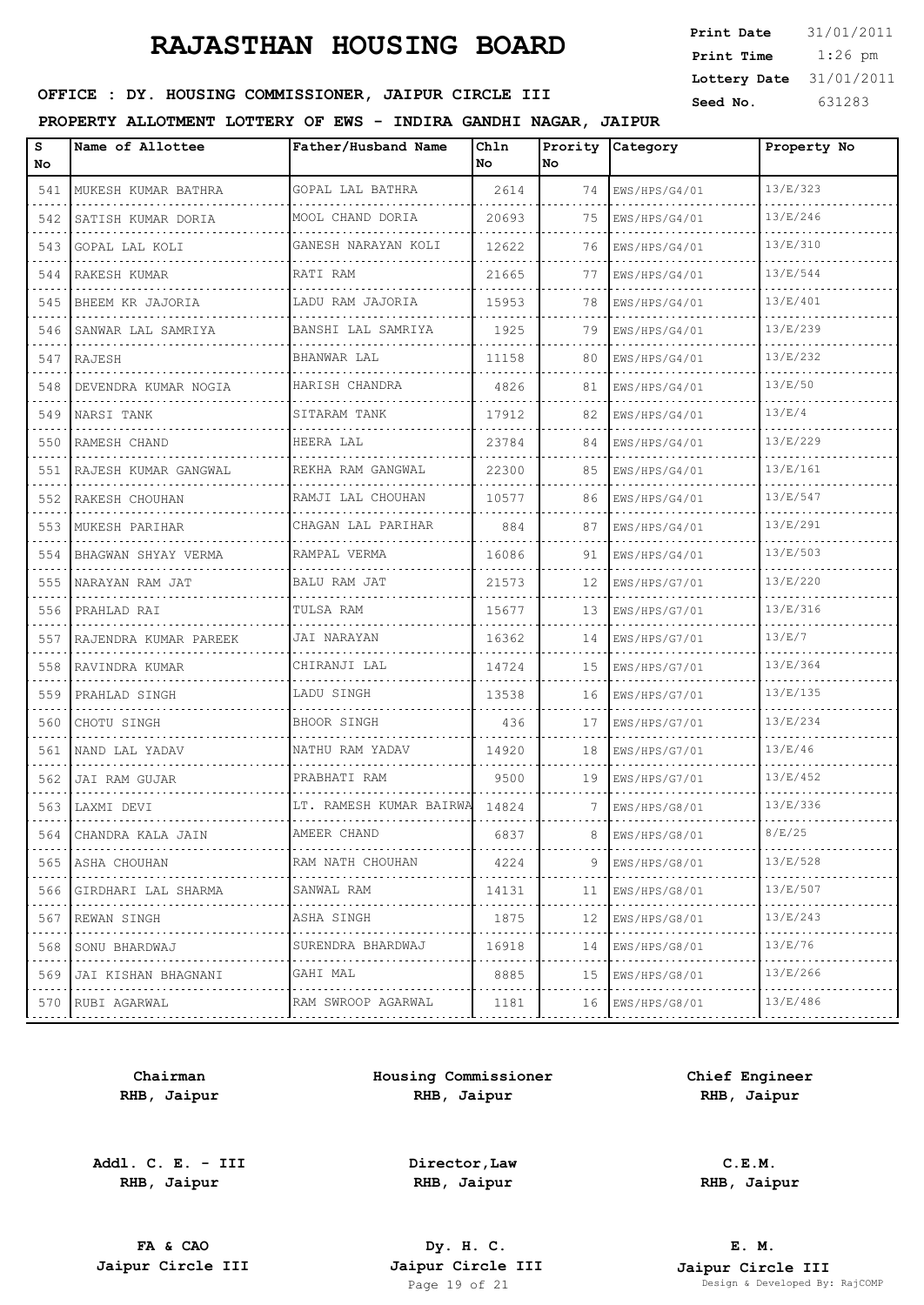| <b>Print Date</b> | 31/01/2011 |
|-------------------|------------|
| Print Time        | $1:26$ pm  |
| Lottery Date      | 31/01/2011 |
| Seed No.          | 631283     |

## OFFICE : DY. HOUSING COMMISSIONER, JAIPUR CIRCLE III

#### **PROPERTY ALLOTMENT LOTTERY OF EWS - INDIRA GANDHI NAGAR, JAIPUR**

| s<br>No | Name of Allottee           | Father/Husband Name | Ch1n<br>No | Prority<br>No. | <b>Category</b>     | Property No |
|---------|----------------------------|---------------------|------------|----------------|---------------------|-------------|
| 571     | SINDHU KHANUJA             | AJEET SINGH         | 2600       | 17             | EWS/HPS/G8/01       | 13/E/208    |
| 572     | PUSHPA DEVI                | <b>JAISA RAM</b>    | 22419      | 18             | EWS/HPS/G8/01       | 13/E/283    |
| 573     | GIRIRAJ PRASAD MEENA       | KALYAN PRASAD       | 8406       | 6              | EWS/ORS/G11/01      | 13/E/14     |
| 574     | VIJAY KUAMR MEENA          | KALYAN MAL          | 9806       | 7              | EWS/ORS/G11/01      | 13/E/235    |
| 575     | RAMESH KUMAR MEENA         | ROHITASH SINGH      | 8994       | 8              | EWS/ORS/G11/01      | 13/E/207    |
| 576     | OM PRAKASH MEENA           | RAMJEEVAN MEENA     | 20095      | 24             | EWS/HPS/G11/01      | 13/E/505    |
| 577     | KIRAN KHANAGWAL            | JAI KISHAN          | 16471      | 25             | EWS/HPS/G11/01      | 13/E/267    |
| 578     | BHUPENDRA MEENA            | PANCHU LAL          | 243        | 26             | EWS/HPS/G11/01      | 13/E/168    |
| 579     | BABLI RAM MEENA            | GHASI RAM           | 21420      | 27             | EWS/HPS/G11/01      | 13/E/483    |
| 580     | TULSI RAM MEENA            | GANESH LAL          | 9544       | 28             | EWS/HPS/G11/01      | 13/E/181    |
| 581     | MAHESH KUMAR MEENA         | MEETHA LAL          | 21460      | 29             | EWS/HPS/G11/01      | 13/E/472    |
| 582     | BHARAT LAL MEENA           | RAM SHYAY           | 21832      | 30             | EWS/HPS/G11/01      | 13/E/354    |
| 583     | URMILA MEENA               | GIRRAJ PRASAD       | 4603       | 32             | EWS/HPS/G11/01      | 13/E/223    |
| 584     | VIKAS RAJ MEENA            | KISHORE LAL         | 15001      | 35             | EWS/HPS/G11/01      | 13/E/35     |
| 585     | MAN SINGH MEENA            | MITHYA LAL          | 584        | 37             | EWS/HPS/G11/01      | 13/E/381    |
| 586     | RAM PRASAD MEENA           | RAMA MEENA          | 8404       | 38             | EWS/HPS/G11/01      | 13/E/435    |
| 587     | HARI SINGH MEENA           | CHOTA RAM           | 10516      | 40             | EWS/HPS/G11/01      | 13/E/532    |
| 588     | PRAHLAD MEENA              | KISHAN LAL          | 16927      | 41             | EWS/HPS/G11/01      | 13/E/524    |
| 589     | LAL CHAND VERMA            | SOHAN LAL           | 10323      | 42             | EWS/HPS/G11/01      | 13/E/306    |
| 590     | BHAGCHAND MEENA<br>.       | GANGA SHYAY         | 8112       | 43             | EWS/HPS/G11/01      | 13/E/247    |
| 591     | RAMKESH MEENA              | RAM PAL             | 11676      | 44             | EWS/HPS/G11/01      | 13/E/51     |
| 592     | JAI PRAKASH MEENA          | KAILASH CHAND       | 10289      | 45             | EWS/HPS/G11/01<br>. | 13/E/294    |
|         | 593 KALISH CHAND MEENA     | GANESH LAL          | 9543       | 46             | EWS/HPS/G11/01      | 13/E/277    |
| 594     | KALYAN SINGH               | HARI RAM            | 20903      | 49             | EWS/HPS/G11/01      | 13/E/315    |
| 595     | HEMANT KUMAR MEENA         | SHARWAN KUMAR<br>.  | 14155      | 50             | EWS/HPS/G11/01      | 13/E/450    |
| 596     | PRAKASH MEENA              | HAR SHYAY           | 10526      | 51             | EWS/HPS/G11/01      | 13/E/360    |
| 597     | GIRRAJ PRASAD MEENA        | REWAR MAL<br>.      | 10694      | 52             | EWS/HPS/G11/01<br>. | 13/E/160    |
| 598     | LALI DEVI                  | MAHADEV             | 4609       | 57             | EWS/HPS/G11/01      | 13/E/301    |
| 599     | JOGENDRA MEENA<br><u>.</u> | DESHRAJ             | 14025      | 58             | EWS/HPS/G11/01      | 13/E/73     |
| 600     | DINESH KHANAGWAL           | KANHYA LAL          | 3192       | 59             | EWS/HPS/G11/01      | 13/E/480    |

**Chairman RHB, Jaipur**

**Addl. C. E. - III RHB, Jaipur**

**Housing Commissioner RHB, Jaipur**

**Chief Engineer RHB, Jaipur**

**Director,Law RHB, Jaipur**

**C.E.M. RHB, Jaipur**

**FA & CAO Dy. H. C.**

**E. M. Jaipur Circle III Jaipur Circle III Jaipur Circle III Jaipur Circle III Jaipur Circle III Page 20 of 21 Design & Developed By:** Page 20 of 21 Design & Developed By: RajCOMP